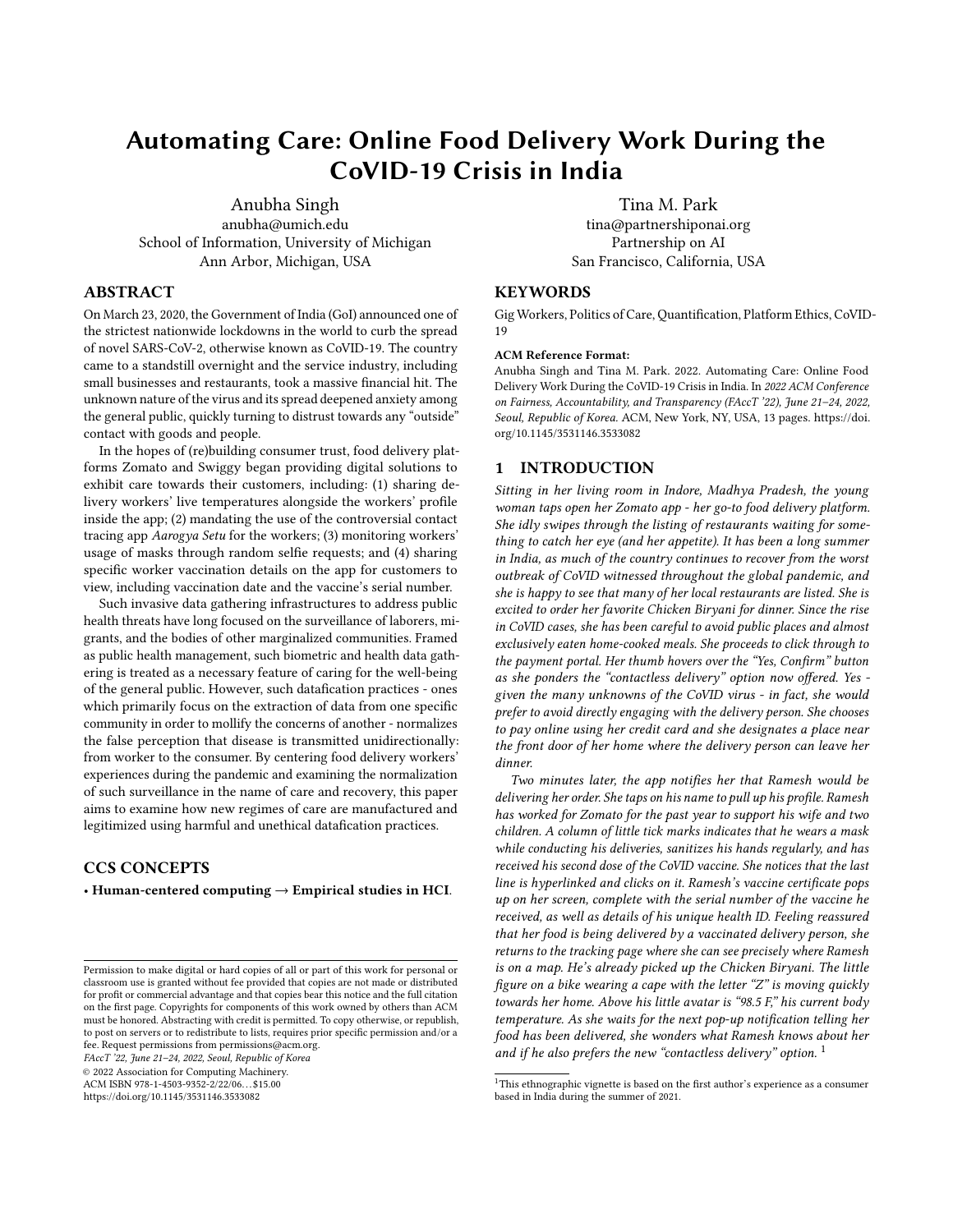In this paper, we focus on the digital interventions developed by India's two food delivery giants - Zomato and Swiggy - to (re)build trust and care among their customers in response to the ongoing CoVID-19 catastrophe. In the pre-CoVID era, consumers participated in an app-based culture where interacting with and trusting strangers was normalized and formed the core business model of most platform intermediaries. However, the virus - with its ability to transmit easily and cause unknown harms to human bodies disrupted this mediated trust. It induced a fear that quickly turned to distrust in any 'outside' contact of material and people.

Alongside many other platform apps operating around the world, India's Zomato and Swiggy introduced new safety measures to mitigate these fears. Some of these interventions include sharing food delivery workers' live body temperatures on the app (and later vaccination records), mandating the use of controversial contact tracing app, Aarogya Setu, for the workers [\[17,](#page-10-0) [49\]](#page-11-0), and monitoring workers' compliance to wearing masks by requiring "selfies" at random intervals.

We analyze these changes on the food delivery platform apps to more closely examine how care, trust, and safety are operationalized and enacted. Specifically, we interrogate who benefits from the changes and who carries the burden of enacting the changes. In doing so, we reveal asymmetries between the platform app company, its customers, and the delivery workers who enable the whole system to be successful. What first appears as practices of care are instead revealed to be performances of care, which prioritize the efficient exchange of "good" feelings between the platform app and the customer, rather than real solutions to ensure the safety of workers and customers during the CoVID-19 pandemic.

Through interviews with food delivery workers working during the pandemic in India, we examine how Zomato's and Swiggy's strategic deployment of "care" to regain their dwindling consumer base came at the expense of the safety of delivery workers. We foreground the direct experiences of food delivery workers in order to understand:

- (1) How power differentials between the company, consumer, and workers affect the "practice of care";
- (2) How companies optimize the use of quantified data to quickly implement "care practices" on their platform;
- (3) The cost to workers, and society more broadly, by normalizing the performance of care on platform apps.

We begin by interrogating the production of virtues like "care" and "trust" in technoscience through frameworks outlined in feminist science and technology studies (STS), human-computer interaction (HCI), anthropology, and sociology. Through analysis of 13 in-depth interviews with food delivery workers in India, we show how the well-being of customers, both in terms of their protection from CoVID-19 and enhanced feelings of trust and safety, relied on the pathologization of food delivery workers. Such pathologization serves to justify and normalize harmful datafication practices, including the constant surveillance of workers and their health and the sharing of private health data with customers. Specifically, we demonstrate how platforms' attempts to simultaneously scale trust and personalize care - through the heightened surveillance and monitoring of food delivery workers embodied labor - generates a

narrative of CoVID which suggests that transmission is unidirectional from the "dangerous" delivery worker to the "good" customer. We end by discussing how these practices reveal that what appears to be transparent information sharing is, in fact, rooted in colonial, casteist, and classist formations.

### 2 BACKGROUND AND RELATED WORK

Starting with the launch of Zomato in 2008, there has been an extraordinary growth in app-based, on-demand food delivery platforms in India. Over the last 5 years, the duopoly of Zomato and Swiggy have rapidly spread from metropolitan centers to smaller cities and towns in India. Venture capitalists and technology investors referred to work in the hyperlocal food delivery industry as "recession proof" [\[53\]](#page-11-1) and heavily invested in these start-ups companies.

On-demand food delivery platforms are rapidly redefining the traditional model of food delivery work. The scalable and profitable business models of automated, machine learning-enabled intermediary technology platforms promise standardization, convenience, and speed [\[34\]](#page-10-1). Prior to the rise in app-based food delivery platforms, the consumer would place a food order directly with the restaurant for delivery (or customer pick-up). The person receiving the order was typically employed by the restaurant, mediating the interaction between cook and customer. The person delivering the food was also employed by the restaurant, subject to whatever labor protections and benefits of such employment. Platform intermediaries have digitized and automated the process of restaurant selection, food ordering, and food delivery. Food orders may route directly to the kitchen, coming through a small printer or screen that displays the customer's order. The food delivery worker no longer directly works for the restaurant, but operates as an "independent contractor" doing deliveries for many restaurants for orders received through another small screen.

In light of their growing ubiquity, it is important to recognize that such delivery apps have also transformed how we conceive the world. For example, our perception of distance and time have been transformed. Whereas a decade ago we would have expected a package delivery to take at least a week, we now expect our Amazon packages within the 2-day "Prime Delivery" window. "Local" becomes whatever geographic area falls within the delivery zone: the area between us and that which is accessible and traversable by delivery workers - an area that is mediated by social access and privilege [\[56\]](#page-11-2). Delivery platform apps also have the capacity to shape our perceptions of care, from who is cared for to how that care is provided.

The importance of "care" is especially poignant in light of the CoVID-19 pandemic during which the world has witnessed mass death, as well as economic decline and unemployment. In this case study, the term"care" itself is seldom used by the two food delivery platforms to describe their practices. But, as we show in the analysis below, a closer look at platforms' measures to curb the spread of CoVID-19 disease takes a generic, non-structural form that expresses what is culturally understood as "care." Given this understanding, "care" is an etic term in this analysis and serves a methodological function that enables us to unpack the underlying politics that can otherwise remain less noticeable.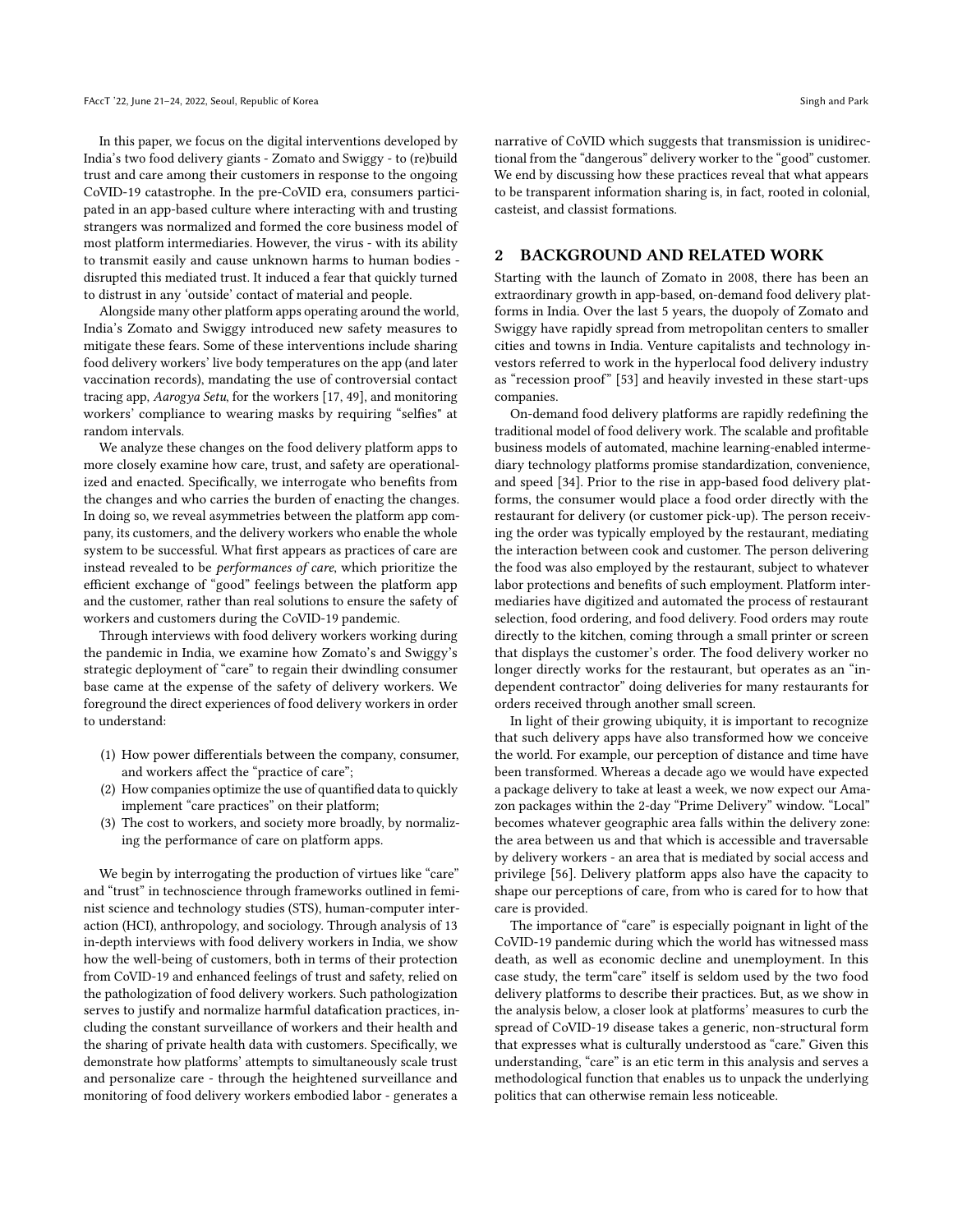The exploration of "care," and in particular the politics of care, is not new. Care has traditionally been presented as "an ethic, a relation, a form of labor," [\[66\]](#page-11-3) or one that is understood largely as a private act and responsibility within the domain of the home and family [\[21,](#page-10-2) [26\]](#page-10-3). Critical and feminist scholars have countered such conceptions by bringing care in the public domain and a social issue, wherein "[t]he provision and availability of care has become a practical problem" that extends beyond such hyper-personal boundaries [\[21,](#page-10-2) p.248]. Critical and feminist scholars have highlighted the "inequalities perpetuated by care. . . a political project beyond the interpersonal" and the ways in which some (white, men, etc.) are prioritized over others (people of color, women, etc.) [\[19,](#page-10-4) [31,](#page-10-5) [60,](#page-11-4) [66\]](#page-11-3). As Tronto's work shows, the exploration of care is an examination of both interpersonal and structural relations, between individuals and institutions without being strictly dyadic or individualistic [\[61\]](#page-11-5). Put simply, care is a practice "aimed at maintaining, continuing, or repairing the world" [\[60,](#page-11-4) p.103].

There have been calls to "unsettle" care [\[40\]](#page-10-6) - by unbraiding its entangled concerns, breaking it down down into its constituent practices, and attending to its messy, "non-innocent" politics [\[32,](#page-10-7) [38,](#page-10-8) [47\]](#page-10-9). As a political project, it is necessary to identify the ways care - and the constituent care practices - is rooted in hegemonic structures, like racism, classism, casteism, sexism, and ableism, as well as the ways in which it sediments these structures [\[40\]](#page-10-6). Paying scholarly attention to care serves as a way to uncover the mechanisms, both structural and interpersonal, which drive privilege, as well as the ignorance required for those who have the means to avoid seeing the needs of those without [\[35\]](#page-10-10). As described by Martin et al:

"Care is a selective mode of attention: it circumscribes and cherishes some things, lives, or phenomena as its objects. In the process, it excludes others. Practices of care are always shot through with asymmetrical power relations: who has the power to care? Who has the power to define what counts as care and how it should be administered? ... Care organizes, classifies, and disciplines bodies. . . care makes palpable how justice for some can easily become injustice for others." [\[38,](#page-10-8) p.627]

During moments of crisis, care is invoked as a means to legitimize unequal and unjust practices that further deepen existing inequalities. Ghosh looks at the use of care and crisis to justify the use of human subjects to test and refine the vaccine for yellow fever at the turn of the 19th century. Specifically, she interrogates how "public good" during the time of a health crisis is sufficient to justify the loss of human life as a "righteous sacrifice" necessary for the survival of others. In the case of Walter Reed Yellow Fever Commission's vaccine experiment, the death of, often financially desperate, contract nurses, rank and file army personnel, and local Cuban volunteers was a necessary and noble sacrifice for the lives of other American soldiers who could remain and complete construction of the Panama Canal, thereby securing the United States' economic control of the Americas [\[23\]](#page-10-11).

Care is also a means to justify and mask dehumanizing forces, such as carceral power used by the state to criminalize and imprison racialized subjects. Carceral care work, as coined by Nguyen, refers to the use of care-giving practices, including the interpersonal

and community relationships and social institutions necessary to do care work, as a means to criminalize and brutalize [\[42\]](#page-10-12). She examined the United States' antiterrorism framework, Countering Violent Extremism, and its use of social service providers to surveil racialized communities, by using social service provision such as providing mental health services, to identify and monitor those at the margins. This care work, done in partnership with policing institutions (e.g., local police, the US Department of Homeland Security, functioned to increase community policing and extend it into "intimate spaces of everyday life," while simultaneously reifying the stereotype that racialized bodies are threatening and worthy of surveillance [\[42,](#page-10-12) p.581].

The reality of India's gig work economy is marked by a class and caste divide amongst its customers and workers [\[28,](#page-10-13) [45\]](#page-10-14) and manifests caste, class, and religious hierarchies. While there are limited studies which capture the full workforce of gig platform delivery workers, one small study of workers across the Delhi-NCR region in 2019 found that the majority of respondents (approximately 57% of 158 interviewed) identified as Hindus in the General Category  $[4]$ <sup>[2](#page-2-0)</sup>. This is partially explained by the capital resources necessary to enter gig delivery work, including a smartphone and consistent data access to receive assignments through platform apps and a motorized scooter to complete deliveries [\[4\]](#page-10-15). Platform company ads, especially for on-demand care work services, explicitly invoke imagery associated with higher castes, such as bodily adornments like mangalsutra (necklace) and sindoor (vermillion red cosmetic powder) that are traditional markers of marriage among Savarna Hindu (typically Brahmin) women, in an attempt to erase caste distinctions of workers available through the platform [\[48\]](#page-10-16).

However, the erasure of caste distinction is neither a move towards castelessness nor growing social acceptance. On one hand, members of the most advantaged castes benefit from the erasure of caste distinctions, as it makes invisible the privileges and power held by those in the upper castes [\[65\]](#page-11-6). It also obfuscates the long history of "gig" or informal work in the Indian economy, largely held by those with no or low caste and class power and have historically had little to no economic security or collective power, disassociating contemporary gig worker labor issues from its long history of exploitation [\[55\]](#page-11-7).

Instead, delivery platform workers are experiencing acts of social exclusion, regardless of their actual social category. As one writer observed, individual practices such as restaurants prohibiting delivery platform workers from using bathrooms to wash their hands or buildings barring delivery workers from using the elevator during the CoVID-19 pandemic are tied to Brahminist understandings of "purity and pollution" [\[7\]](#page-10-17). These exclusions are justified as necessary to minimize contact between delivery platform workers and restaurant workers and consumers in order to contain the spread of disease.

<span id="page-2-0"></span> $2$ There are several thousands of subcastes in contemporary India. In 1992, the Anthropological Survey of India documented 4,635 communities, of which some have several sub-castes [\[52\]](#page-11-8). The GoI classifies castes and subcastes into one of four categories: Scheduled Castes (SC), Scheduled Tribes (ST), Other Backward Class (OBC), and General Class (GC). Scheduled Castes and Scheduled Tribes refer to the most disadvantaged socio-economic groups, also commonly referred to as Dalits, and certain indigenous tribes (ST). OBC includes castes which have also experienced economic or social disadvantage. GC includes castes who are considered to be economically and socially advantaged, both historically and currently.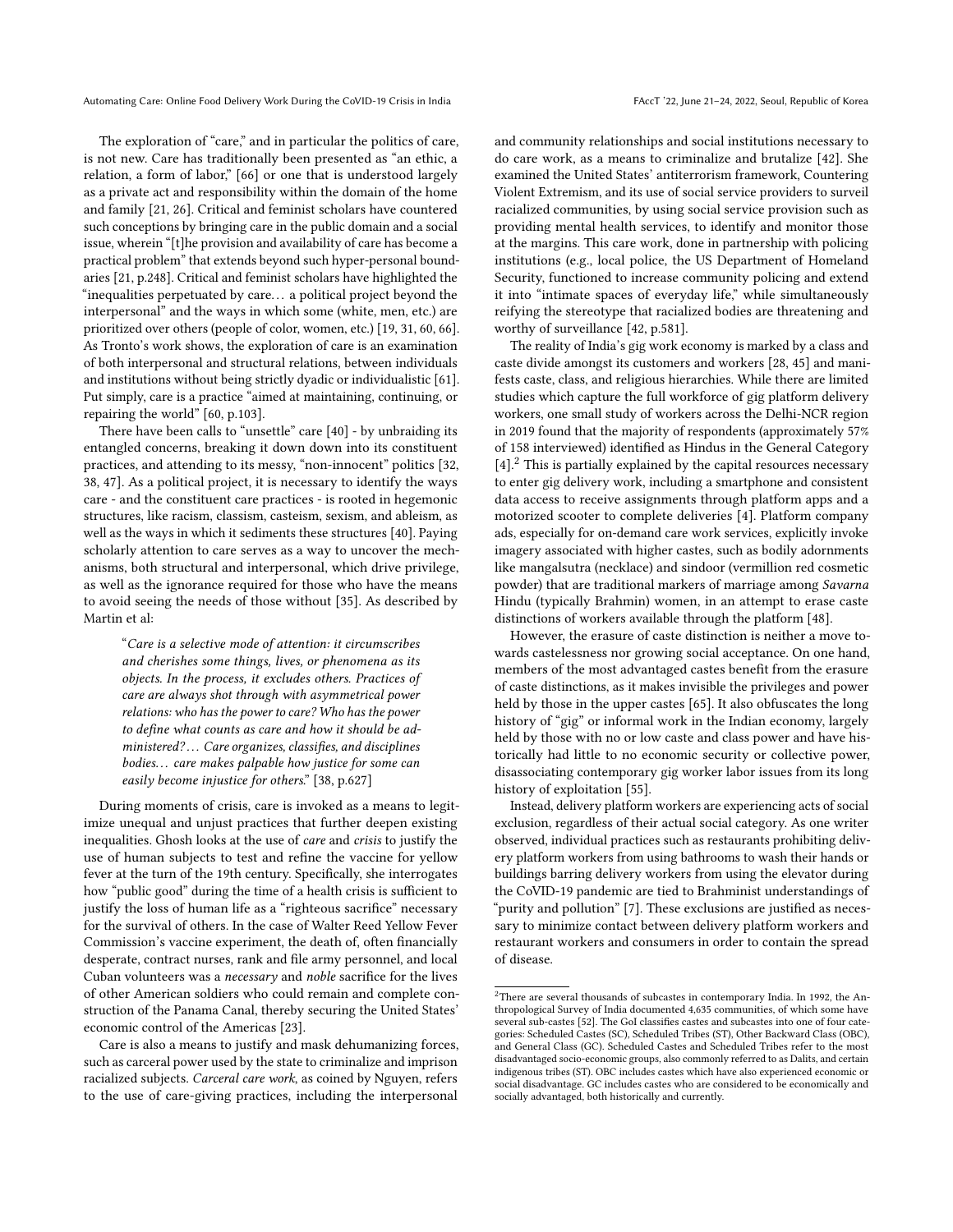When platforms' care practices involve constant surveillance of workers, in order for customers to feel "safe," they not only evoke the logics of contemporary urban gentrification, but also find themselves reiterating the too-familiar lines of British colonial classification and codification of the Indian "native" population into their *essential type*<sup>[3](#page-3-0)</sup> - that resulted in some castes and tribes being deemed 'criminal' which were in constant need of surveillance and control [\[43\]](#page-10-18). Food delivery platforms have the capacity to reify these classification norms in digital forms by playing on some of the sedimented stereotypes of classist gentrification and colonial othering that already circulate in India's existing social relations. When food delivery platforms collect data and monitor the actions of some bodies for curbing the transmission of the virus, such actions also work to pathologize those "other" bodies [\[3\]](#page-10-19).

Care during the time of CoVID-19 is especially important to unsettle because the gravity of the dangers (e.g., illness, death, economic uncertainty) can easily mask, if not justify, the more "non-innocent" aspects of care. It is also important to note that care is practiced and mediated through technology, especially digital technologies, in ways that can amplify and codify the asymmetries more quickly and more completely.

Digital technology is itself a political project. Yet, as tools based on the quantified data and rooted in "aperspectival objectivity," digital technology is presented as "rational" and "objective," and thereby "fair" and free of "idiosyncrasies" [\[16\]](#page-10-20). Like care, digital technology must be "unsettled" in order to address the ways that past forms of hegemonies - that operate in the form of ableist norms, racialized violence [\[5\]](#page-10-21), gendered discrimination, and imperial legacies [\[29\]](#page-10-22) - that are not only endured but also reanimated through contemporary technology production, design, and use [\[6,](#page-10-23) [30,](#page-10-24) [33,](#page-10-25) [63\]](#page-11-9).

By unsettling the "care" expressed and enacted on and through a digital delivery platform app, we are able to reveal the underlying asymmetries of power between the delivery workers, customers, and the companies which mediate their relationship. Transformed to be suitable for digital platforms, the safety protocols adopted by Swiggy and Zomato highlight the prioritization of efficient and scalable solutions over measures that would actually protect the well-being of workers and customers.

### 3 METHODOLOGY

For this research we focused on the duopoly of Zomato and Swiggy because of their prominent market share, sizable operational area in India, and popularity. The two companies are synonymous with food delivery in India. By the end of 2018, Zomato and Swiggy reported daily orders of 1.2 million and 1.5 million [\[12\]](#page-10-26), respectively. Zomato now operates in 556 Indian cities [\[46\]](#page-10-27) and Swiggy in 500+ Indian cities [\[10\]](#page-10-28). In addition to operating in metropolitan centers of India, the two food delivery platforms also have a strong presence in smaller cities and towns.

In this paper, we use semi-structured in-depth interviews with food delivery workers on these two platforms to understand how the CoVID-related changes on the two platforms were experienced by delivery workers.

The first author conducted 13 in-depth interviews with food delivery workers in India. The findings for this paper emerged from 13 interviews conducted in August 2020, less than 6 months after the first nation-wide lockdown. After the initial interview, the first author remained in contact with the interview participants and conducted several follow-up interviews with nine of the participants. The follow-up interviews were conducted until December 2020. The first set of interviews lasted approximately 60 minutes and were conducted over audio calls in Hindi. The follow-up interviews lasted between 15-30 minutes. These interviews (primary interview and follow-up conversations) were recorded, translated, and transcribed by the first author.

Interviewees were first recruited through social media platforms, including YouTube, and through a small labor collective in Bhopal, Madhya Pradesh. Remaining interviewees were recruited through snowball sampling where the research participants connected the first author to other food delivery workers. All interview participants identified as men below the age of 30 (See table in appendix). The interview sample aligns with observed demographic distribution of India's gig-work sector, including food delivery and ride hailing work, which are considered to be male-dominated spaces.

The interview transcripts were coded for analysis. Relying on the grounded theory approach, codes were developed based on emergent themes from the interviews themselves [\[9\]](#page-10-29). These codes were refined through several coding iterations until theoretical saturation was achieved. A simultaneous literature review process also informed the thematic analysis.

All the research participants were reimbursed for their time. Pseudonyms are used in this paper to protect workers' identities.

#### 4 FINDINGS

Equipped with basic knowledge about CoVID-19's symptoms and method of transmission, many businesses and service platforms adopted some common strategies to curb the spread of the disease. For example, in India, Zomato's founder preemptively announced changes to the food delivery platform to allow customers to opt for "contactless deliveries" to reduce the need for physical contact between the delivery worker and the customer [\[24\]](#page-10-30).

While these changes were in response to public health guidelines and mandates, they were also necessary for delivery platform apps as a means of demonstrating care, trustworthiness, and safety. However, an examination of which practices were implemented and integrated into the platforms reveals the politics of care: for whom the changes were intended, whose reassurance was paramount, and ultimately whose safety and health needed protecting at the expense of the privacy and well-being of others.

# 4.1 Ensuring Safety and Protection against CoVID-19: Changes on Delivery Platform Apps

By mid-March 2020, a week before India's Prime Minister Narenda Modi would announce a "total ban of coming out of [your] homes," [\[22\]](#page-10-31) delivery services were already starting to implement "contactless delivery" practices. Zomato announced its change on March 13th through a tweet from its founder [\[24\]](#page-10-30), while Swiggy announced

<span id="page-3-0"></span> $^3\rm{Castes}$  were classified and codified by stereotyped characteristics that made sense to the British colonizer. Some examples include characterizations like "trusty Parsi," "schemy Brahmins," "martial Rajputs," etc. In essence, this classification made moral characteristics a genetic trait that was passed down within a caste lineage.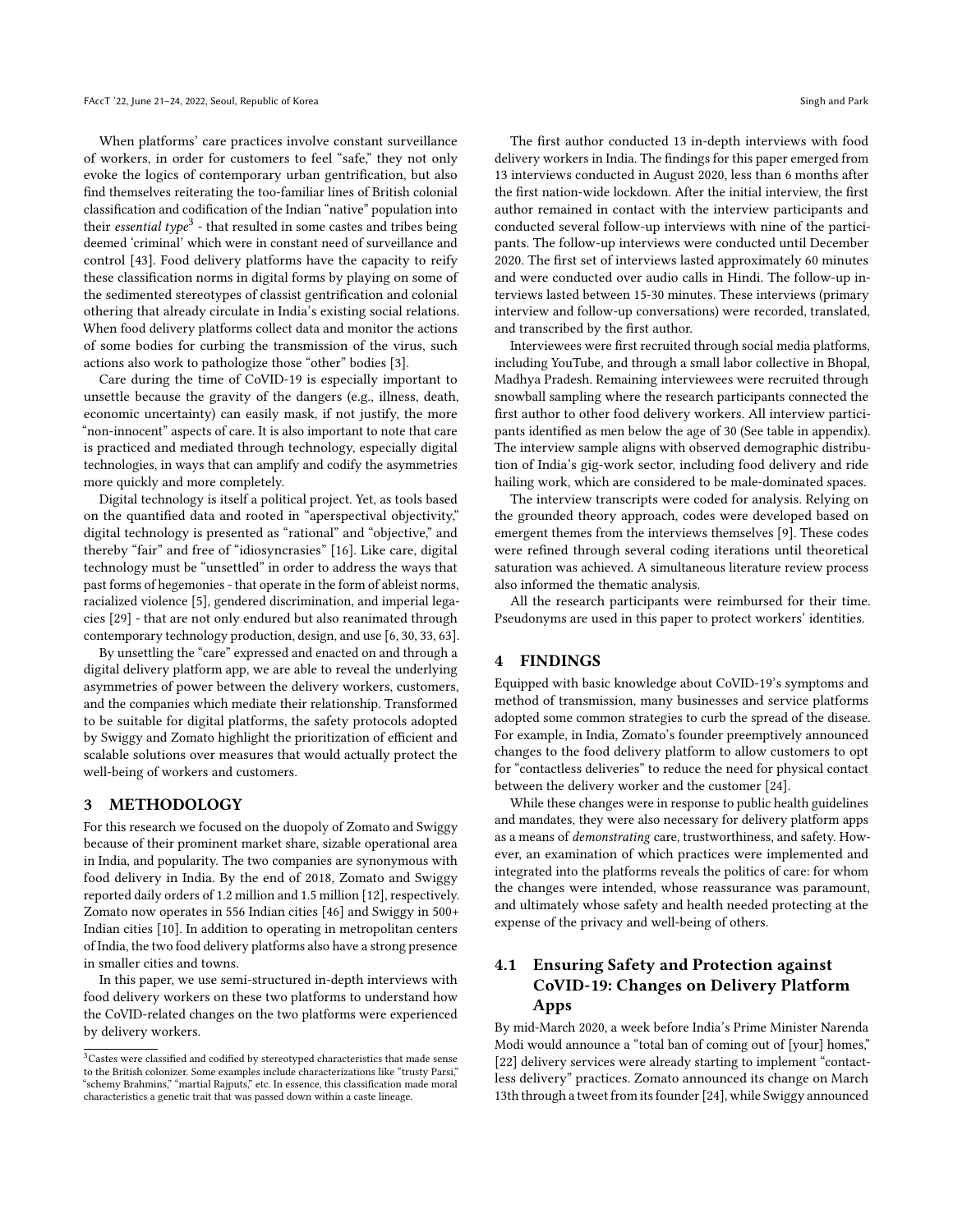its institutionalization of contactless deliveries via customer newsletter email around March 12, 2020 and their blog on March 19, 2020 [\[57\]](#page-11-10). In both instances, the primary objective of contactless deliveries - as emphasized by the two companies - was to maintain a safe physical distance between customers and the delivery workers and thereby minimizing the likelihood of contracting the disease through food delivery [\[27\]](#page-10-32).

Due to initial speculations about fomite, or touch-based, transmission, delivery platform apps also sought to eliminate the unprotected exchange of any physical materials between individuals, including cash. By the end of March 2020, Zomato and Swiggy were encouraging customers to use "contactless payment" options, connecting online bank accounts to the app to complete payment in lieu of cash payments for deliveries. Both contactless deliveries and payments were measures taken in accordance with public health guidelines and promoted the protection of restaurant and delivery workers and customers.

Despite these early changes, as well as the classification of food service workers as "essential workers," [\[13\]](#page-10-33) Swiggy and Zomato experienced a 70% decline in orders within the first 10 days of the government-mandated lockdown [\[50\]](#page-11-11). This was due in part to the closure of most restaurants, as well major cities being shuttered to food delivery. However, loss of consumer trust in food delivery amid concerns of any contact with strangers, also drove many people to avoid dining out in any fashion (e.g., dining in restaurants, ordering take-out, or having food delivered to one's home) [\[11\]](#page-10-34).

Food delivery platforms like Swiggy and Zomato attempted to directly communicate with consumers, through emails, social media announcements, and push notifications through the apps. They regularly reminded customers that delivery workers were masked at all times and sanitized their hands regularly [\[39\]](#page-10-35). These frequent safety-related communications served as a way for the platform companies to establish trustworthiness with their customers [\[51\]](#page-11-12). As time progressed and lockdown restrictions eased, other practices were put into place to ease customer anxiety, including mandatory masked selfies for platform app service providers.

Zomato and Swiggy monitored workers' mask wearing practices through already available in-app mechanisms such as live selfie requests. Worker selfies have been a required component of platform delivery work prior to the pandemic as a means of addressing worker fraud, particularly the issue of unsanctioned individuals operating off of a single worker account [\[36\]](#page-10-36). Swiggy and Zomato, having adopted a similar mandate for its delivery workers, extended the purpose of the mechanism as a means to check for correct mask wearing practices. The selfie request would be sent to the delivery workers at random intervals and had to be completed within a very small window of time, usually less than a minute [\[41,](#page-10-37) [54\]](#page-11-13). Failure to upload a selfie on the app within the given time period would result in fines and penalties for the workers. And, while facial recognition technology is typically used for identity verification, by 2021, Swiggy announced it also automated verification of both correct mask-wearing and use of Swiggy gear (e.g., wearing the Swiggy shirt and using the Swiggy delivery bag while conducting deliveries) using Computer Vision technology [\[54\]](#page-11-13).

Swiggy and Zomato workers were also required to download the CoVID-19 contact tracing mobile app, Aarogya Setu. The app was developed and promoted by the GoI and was mandated to be used by all government sector employees [\[18\]](#page-10-38). Aarogya Setu relies on a smartphone's bluetooth and GPS features to track CoVID-19 cases in a vicinity, thereby identifying any potential hot spots, by scanning through a database of known cases and mapping them. Aarogya Setu was one of the union government's main strategies for timely identification and prevention of SAR-CoV-2 spread. Despite its public-oriented intentions, the app is not without controversy, and has raised serious privacy and data protection concerns among civil society advocates [\[17,](#page-10-0) [49\]](#page-11-0).

The platform companies instituted another safety measure on delivery workers: before logging into either Swiggy or Zomato, delivery workers had to share a daily self-declaration of health and hygiene that included confirmation that Arogya Setu was running in the background of their phones. Delivery workers interviewed in this study reported that without completing this self-declaration, they could not log into Swiggy or Zomato.

By April 2020, food delivery platforms announced it would be sharing body temperatures and health certificates of restaurant staff and food delivery workers to "ease customer anxiety" [\[14\]](#page-10-39). Zomato and Swiggy partnered with local restaurants to check food delivery workers' body temperatures at the time of order pick-up and report it on their end of the delivery platform [\[14\]](#page-10-39). It became the responsibility of the restaurants to ensure that the food order was not handled by any delivery worker whose body temperature was "above normal." The delivery worker's body temperature recorded by the restaurant was then made available to the customer through the app. After several design changes on the apps, on Zomato the delivery workers' body temperature could be seen hovering over the tiny figure on the app depicting the delivery workers' physical movements (see Figure [1\)](#page-5-0). Swiggy placed the worker's reported temperature towards the bottom of the screen on the app (see Figure [2\)](#page-5-1).

Public health guidelines continued to shift throughout the year, as scientists learned more about the transmission and progression of the disease. Unfortunately, despite efforts to phase the "re-opening" of society after the initial national lockdown based on improvements in public health conditions, India experienced its largest surge in cases in April 2021 [\[15\]](#page-10-40).

After the development and distribution of a vaccine, Swiggy [\[59\]](#page-11-14) and Zomato [\[25\]](#page-10-41) announced initiatives to encourage and assist delivery platform workers to become vaccinated, going so far as to boast near-perfect vaccination rates amongst its delivery workers [\[58\]](#page-11-15). To reassure customers their delivery worker is vaccinated, delivery workers upload their CoVID-19 vaccination records to the delivery platform app and these records are then made available to customers (see Figure [3](#page-6-0) and Figure [4\)](#page-6-1).

Each of these initiatives would indicate a robust practice of care on the part of Zomato and Swiggy: they made rapid changes to how their platforms, and their affiliated "partners" (restaurants and delivery workers), operate in order to align with public health guidelines. However, closer examination reveals significant asymmetries in the care shown to delivery workers and customers, as well as a focus on practices meant to efficiently address public concerns about the spread of the virus. Rather than being genuine demonstrations of care, based on the desire to serve and address issues in a way that can benefit and heal all involved parties, Swiggy and Zomato's efforts are examples of a performance of care. As a performance,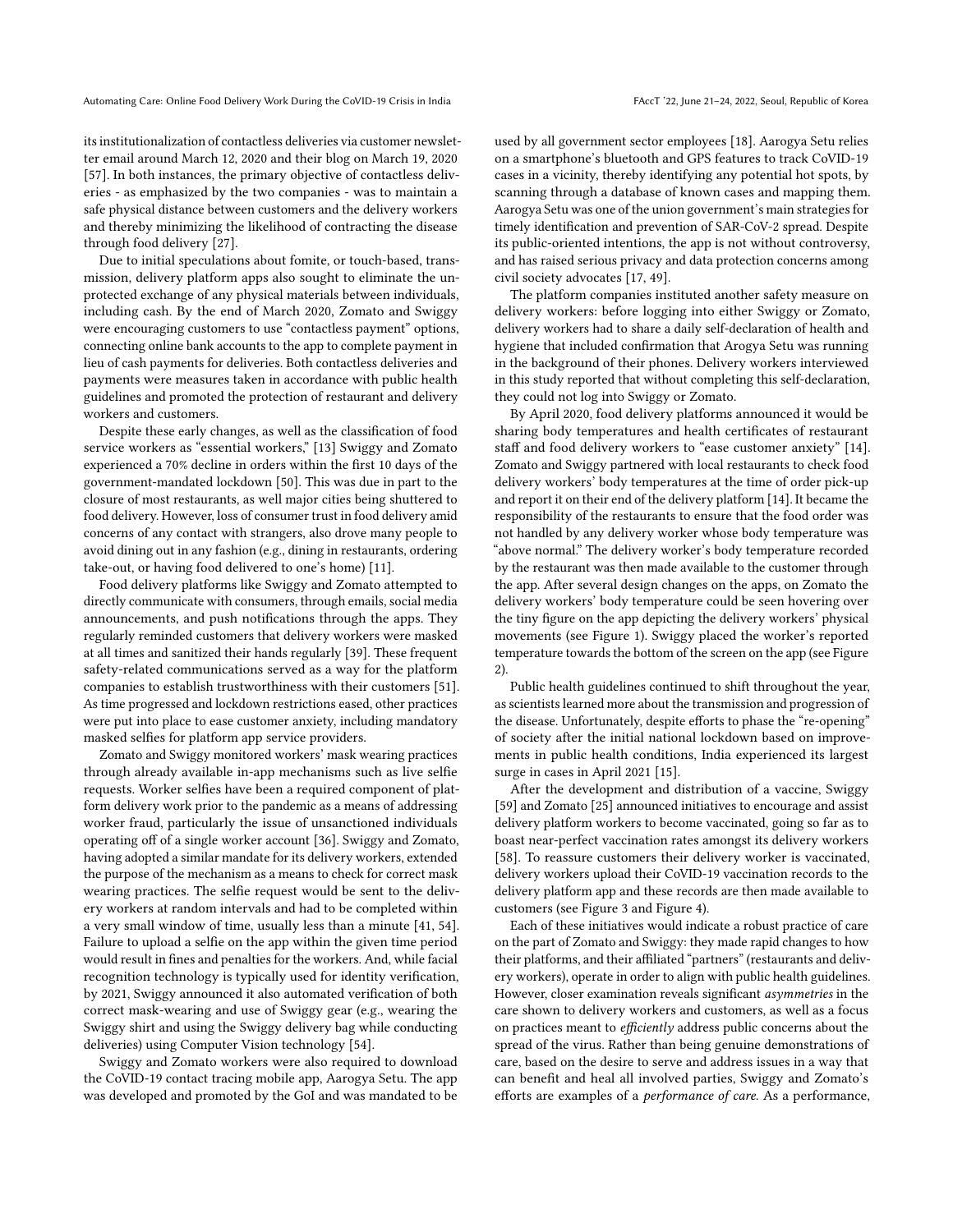FAccT '22, June 21–24, 2022, Seoul, Republic of Korea Singh and Park Singh and Park Singh and Park Singh and Park

<span id="page-5-0"></span>

Figure 1: Delivery Worker's Body Temperature and confirmation of Use of Aarogya Setu on Zomato App

the primary objective is to generate "good" feelings of trust and safety among customers. Rather than attending to the well-being of all parties (e.g., restaurant workers, delivery platform workers, customers), the focus is primarily on customers being reassured of their own safety.

At a time when there is great uncertainty around the origins and transmission of the disease, the changes adopted by Zomato and Swiggy, as well as the messaging used to communicate these changes to their customers, served to position workers as a danger to public health, requiring constant monitoring and surveillance. Ultimately, this has led to further normalization of constant, automated monitoring of worker behavior, while being rationalized as being for the "greater good".

# 4.2 Asymmetry of Care

During the early months of the pandemic, Swiggy and Zomato were regularly communicating with their customers about the importance of user health and the resultant changes in the app to ensure customer well-being. At the onset, many of the changes, while oriented towards reassuring customers to remain active on the platform, worked to protect both delivery workers and customers. However, as the pandemic progressed, safety measures were instituted and enforced differentially and with limited resources to

<span id="page-5-1"></span>

Figure 2: Delivery Worker's Body Temperature and Confirmation of Use of Aarogya Setu on Swiggy App

support the success of such protective measures. Much of the responsibility for the safety of all involved with the food delivery process (e.g. the participating restaurant, food delivery worker, and the customer), landed on the shoulders of the food delivery worker.

One clear example of this are the many steps delivery workers were expected to take to "prove" they were uninfected, or at least asymptomatic. Delivery workers had to log into - and have running in the background of their GPS-enabled smartphones - the contact tracing app Aarogya Setu. They had to sign daily declarations stating they were not experiencing any CoVID-19 symptoms. Correct mask usage was mandated and monitored. Later, delivery workers were required to upload their vaccination record. Also, delivery persons experienced persistent reminders to adhere to public safety guidelines:

> "We receive regular messages from the company about [CoVID prevention and safety]. When we log in daily, the app sends us a pop-up reminding us to check for any symptoms - headache, fever, dry cough, etc. The app reminds us to sanitize our hands regularly and wear a mask. We also have to upload a selfie of ourselves when we pick up the order. That selfie must show that we're wearing a mask, Zomato's brand logo t-shirt, and carrying the Zomato delivery bag." – Siddharth, Bhopal, Zomato food delivery worker for 1.5 years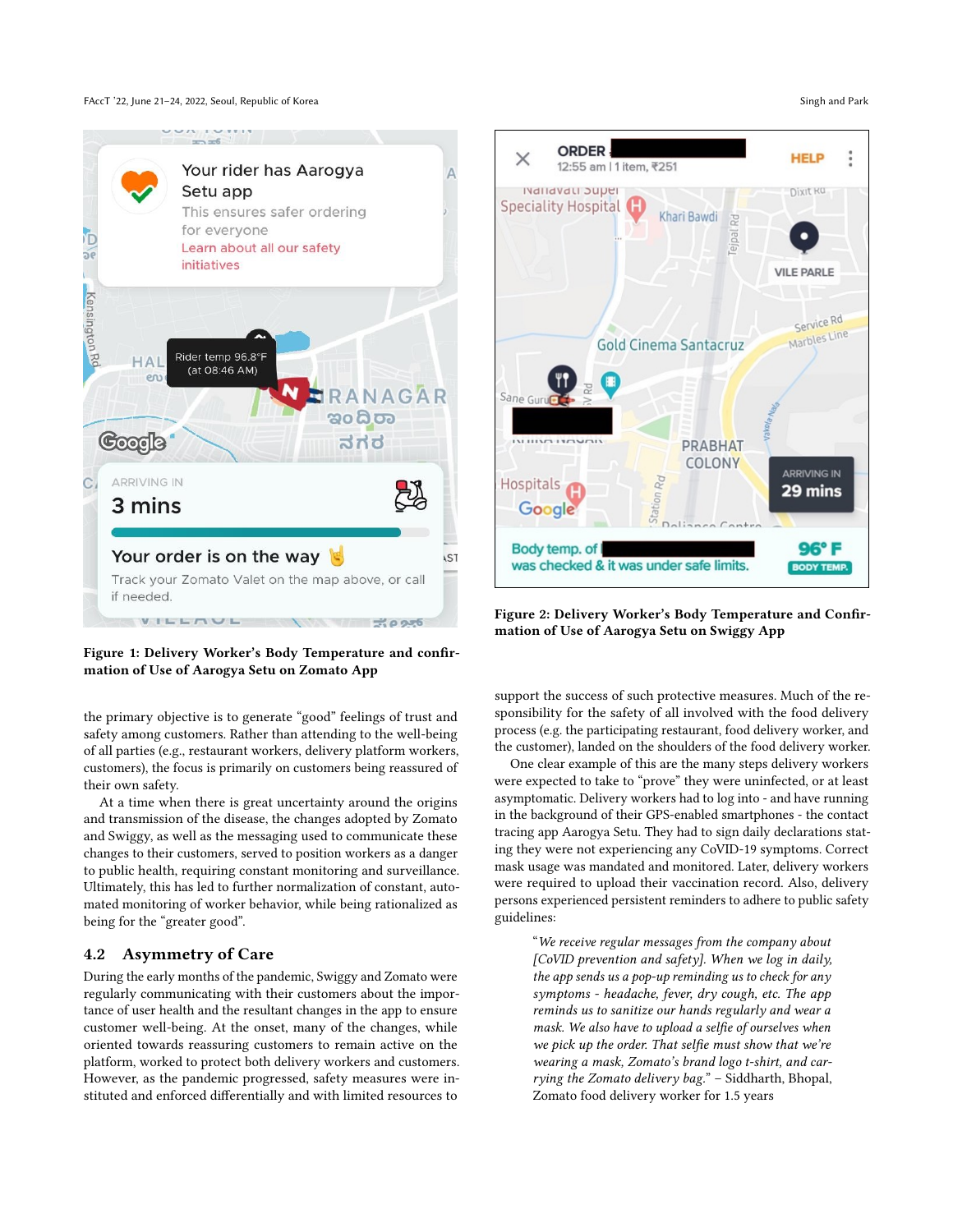<span id="page-6-0"></span>

Figure 3: Vaccination Status of Delivery Worker on Zomato app

Customers, on the other hand, were not required to adhere to any such safety protocols. For a customer to use Zomato or Swiggy, they did not have to simultaneously run Aaogya Setu or any other contact tracing app. While a delivery worker's CoVID status could be monitored and traced by customers, no similar information was available on the app to reassure delivery workers that the customers were also healthy or asymptomatic. This may be for practical purposes: food delivery was a necessity for those strictly isolating at home due to infection or exposure to CoVID-19. The "essential" designation of food delivery reflected the expectation that food delivery workers be exposed to possibly infected customers for the good and functioning of the overall community.

An asymmetry in care remains. While "essential" food delivery workers could not expect to be free of any risk of infection, limited actions were taken to maximize protection for workers in light of these conditions. For example, customers did not receive any reminders about sanitizing their hands or wearing masks while meeting their delivery person. If a customer arrived at their front door without a mask, delivery workers had no means of enforcing this public safety measure. Customers could not be reported or have their access to their platform temporarily revoked or limited if they repeatedly failed to adhere to public safety guidelines.

<span id="page-6-1"></span>

Figure 4: Vaccination Certificate issued by Ministry of Health and Family Welfare (Government of India) shown to Customers on Zomato app

Contactless delivery was implemented as a way of protecting both delivery workers and customers, but customers were not required to adhere to physical distancing guidelines in order to receive their food. Failure to adhere to contactless delivery resulted in punitive measures for the delivery worker in the form of additional labor and delays, while the customer was unaffected. As described by one interviewee:

> "..But a lot of other customers who order contactless deliveries wait at the door to receive the order. Then what is the point of contactless delivery? Then we have to ask them to click a picture with the package... A lot of times it has also happened that the customer comes in front of me to receive the order so I have uploaded the picture with the package in their hand. In this case, I also received a call from the company asking me why I did this, and I had to explain to them that there was no space to keep the package and the customer only wanted the package to be handed over so now I will have to take an image with the package in their hand. Then I was told to first change the order type on the app and talk to the company to change the order. This entire process would take up 10 minutes of our time - to change the delivery from contactless delivery to regular delivery. – Shahid, Bhopal, Zomato food delivery worker for 1.5 years

While the food delivery platforms regularly communicated with the customers about workers' mask compliance and hygiene practices, delivery workers were often left to obtain Personal Protection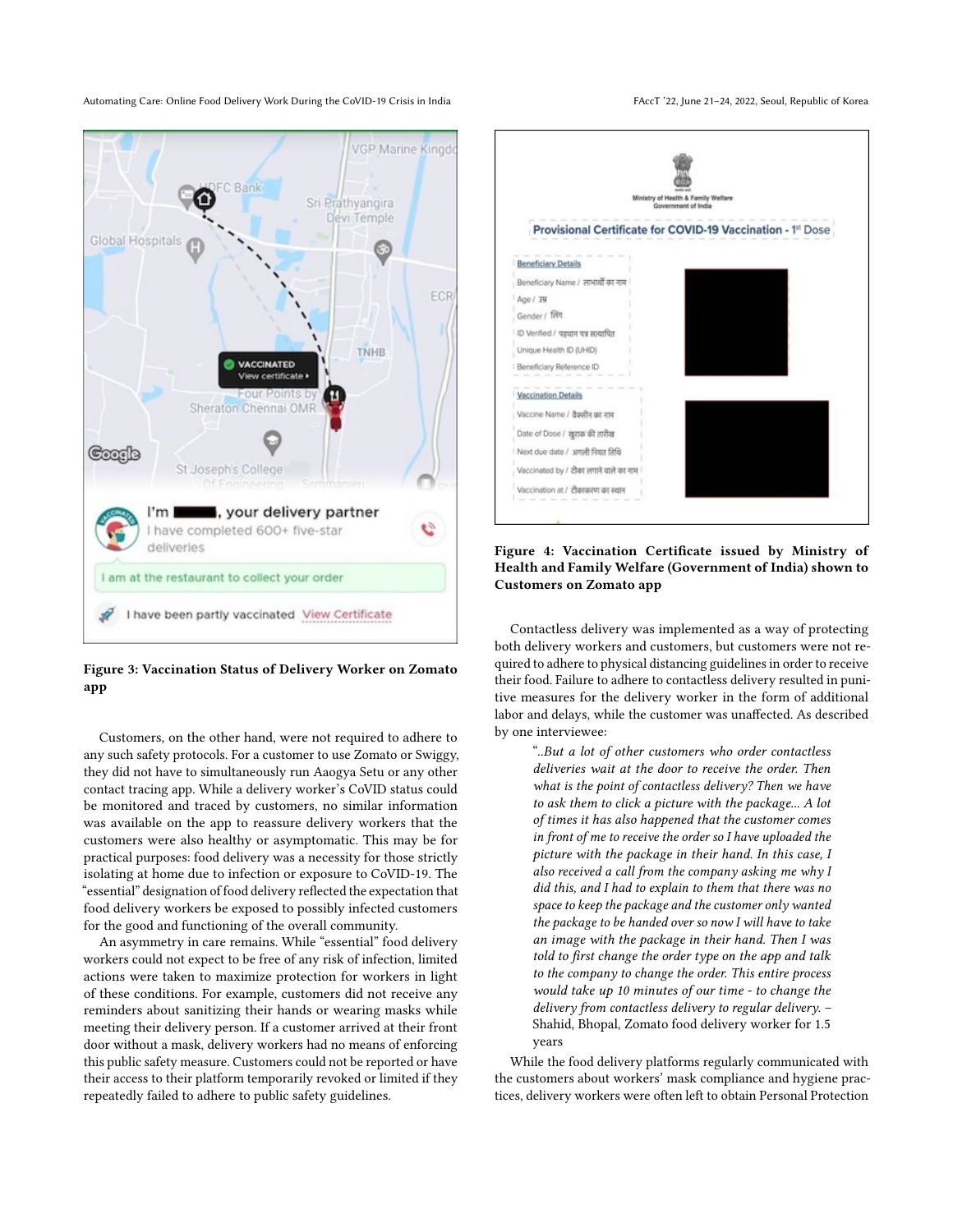Equipment (PPE) on their own. Including times when access to PPE was extremely limited or very expensive due to undersupply, delivery workers were largely expected to find and purchase their own gloves, sanitizers, and high-quality masks. All delivery workers interviewed reported they used their own masks and hand sanitizer and did not feel they could rely on the food delivery platforms to provide them. The companies reimbursed a limited sum of money for the purchase of masks and hand sanitizer, but most workers interviewed found it to be insufficient:

"If we buy a mask for Rs 100 [USD 1.33] or Rs 150 [USD 2.02], then it lasts for about a month. The small hand sanitizer costs Rs 50 [USD 0.67] and the kind of work that we have to do, it gets over very soon. After every order we have to sanitize our hands and after giving the order to the customers as well. So it gets used up really fast. As far as gloves are concerned - they can be used for a day. We can use the gloves as much as we like for the whole day and once we take them out of our hands we have to throw them out... I mean it's good that they gave us Rs 100 [USD 1.33] but it was insufficient for us." – Bhanu, Bhopal, Zomato food delivery worker for 1.5 years

The reimbursement process created additional work for the delivery workers who would be required to upload a photo of any PPE purchased, along with a printed copy of the bill before they would receive their PPE allowance. Given that the reimbursement maximum was Rs 100 [USD 1.33], some did not go through the additional steps to receive such a small reimbursement:

"..the company has told us to buy our own masks and raise the tickets for the same so that we can be reimbursed for the same directly. So some people did it and some others did not because the mask costs Rs 10 [USD 0.13] or Rs 25 [0.34] at the most - so what's the point of raising the ticket for this?" – Mubarak, Zomato and Swiggy food delivery worker

When masks were provided directly by Zomato or Swiggy, they were neither consistently distributed to all workers nor were they sufficient to protect the delivery workers:

"The quality of masks was fine - it wasn't very good and wasn't very bad. But ma'am, I did not take it. The masks were not comfortable. They were very small masks. If someone had a big face then the mask would just not fit them and would lead to ear pain. Since the masks were not comfortable we did not take them. We were using our own masks when working." – Bhanu, Bhopal, Zomato food delivery worker for 2 years

One key feature implemented on the app was showing the body temperature of the delivery worker on the delivery tracking element of the app. Presented as a "live" body temperature reading, it was intended to reassure the customer that steps were being taken to actively monitor delivery workers for any emerging CoVID-19 symptoms, such as a fever. The responsibility of recording the body temperature ultimately was left to the restaurant fulfilling the customer's order. However, as restaurant workers had limited oversight by the platform app, such a responsibility was irregularly fulfilled:

> "At other restaurants, they would just enter some random temperature value. Some restaurants would not even check the temperature, others did not even have the machine or the hand sanitizer. We would just go there, pick up our orders and then come back. Only at some big restaurants, the temperature tracking used to happen." – Shahid, Bhopal, Zomato food delivery worker for 1.5 years

The quote above show that while the customers were being assured of workers' good health, the mechanisms to monitor the health were at best, sporadic. While there were several governance mechanisms in place for the food delivery workers to monitor themselves, the same was not true for other actors in the network. Neither the restaurants, nor the customers were monitored in the same way that the food delivery workers were to undertake all necessary precautions. The closer look at the labor that undergoes in platforms' performance of care reveals the asymmetry in the two food delivery platforms' care provision.

### 4.3 From Care to Surveillance

Delivery workers recognized the success of the platform delivery app, and therefore greater amount of work and pay for themselves, was based on the customer believing the delivery person was behaving within public health guidelines:

> "Generally, [the customers] prefer. . . like if the person is coming from outside, they probably think he may be infected. So orders have dropped. . . I haven't worked earlier but now more things have been included, one has to take a lot of precautions." - Shahrukh, Bhopal, Zomato food delivery worker for 1 year and 10 months

The emphasis on customer perception - as opposed to mutual adherence to public health guidelines to maximize the safety of both customers and delivery workers - has resulted in an excess focus on the delivery worker's health (or perceived health). Customers could track the body temperature and vaccine records of their delivery person, as well as where they were en route with the food order, within the app. This excessive focus on the delivery worker, however, is more indicative of increasing worker surveillance and control, rather than care for either the worker or the customer. This is best illustrated by the "live" body temperature tracking feature. The effectiveness of this safety measure promoted by Zomato and Swiggy is dubious at best when it comes to identifying CoVID-19 (in the delivery worker) or preventing infection (by the customer). Food delivery workers generally worked outside, moving between the restaurant and the customer. Their body temperatures were affected by the ambient outdoor temperature and their level of movement and activity. The nature of their work often resulted in live body temperature as an insufficient indicator of healthiness:

> "..since we work so hard in the heat, because of the sun, our body temperature rises.... Sometimes if our temperature was high then we would request [restaurants] not to feed anything in their computer. We would wait outside for five minutes before getting our temperature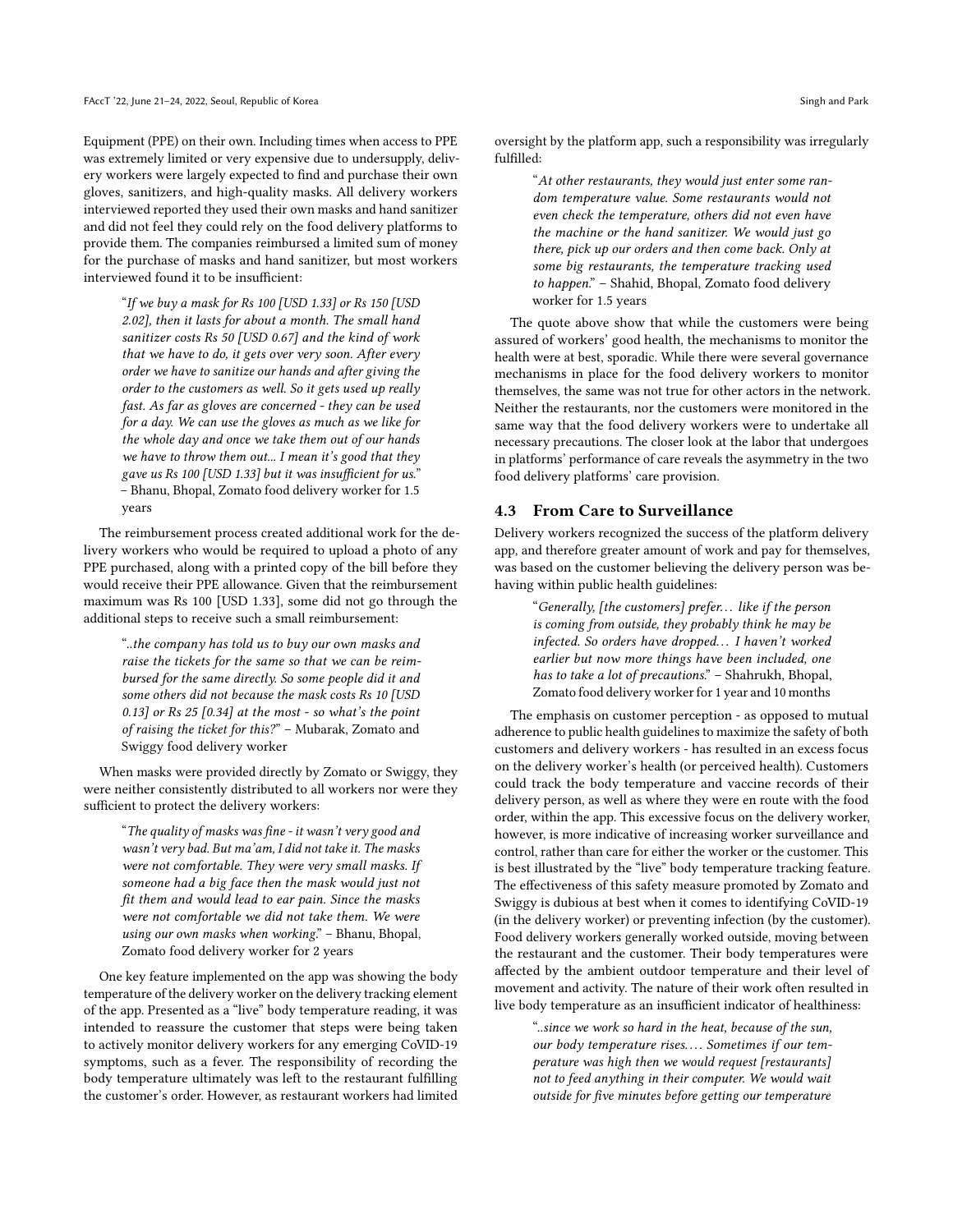checked again. After 5 minutes of rest, our temperature usually came back to normal." - Shahid, Bhopal, Zomato food delivery worker for 1.5 years

Delivery workers also noted the impossibility of providing live temperature tracking information to customers. Delivery workers were not expected to regularly update their body temperature, nor were they given tools to be able to do so:

> "..not all the restaurants were open but some of the bigger restaurants in Bhopal - around 5-7 of them - had started operating and they used to have this temperature screening machine. The live temperature recording used to happen at the restaurant. The restaurants used to update our body temperatures on the apps. The temperature screening used to happen at the restaurants only." – Ram, Bhopal, Zomato and Swiggy food delivery worker

> "Who will keep following the rider to check their temperature every 4 hours? If I am logged in for 12 hours then who will meet that rider for 3 times - no one will do it... I can vouch for it that no one will meet the rider three times in a day to check their temperature. If someone does meet that rider then that would possibly be once during the day and that too on some days not all  $days."$  – Rahul, Bhopal, Zomato food delivery worker for 2 years

Despite understanding the theatrics of reporting body temperature or showing a masked face in a selfie, delivery workers found themselves strongly compelled, if not outright forced, to participate in this performance of safety and care; failure to do so would result in their worker ID being blocked from the app. If a restaurant measured a live body temperature higher than the expected 98.4 degrees Fahrenheit, a delivery worker may see their ID blocked from the app for 2-3 hours. If a worker failed to submit a selfie of themselves wearing a mask within the allotted time frame, they may face fines and other penalties.

The tension between public safety during a pandemic and general worker compliance is illustrated in the use of mandated selfies. The use of worker selfies by platform companies is not an innovation created by the pandemic. Since 2019, companies like Amazon, who utilized third-party "independent" workers to complete the last leg of delivery, have required selfies and photos of the delivery to ensure the person completing the delivery (and accessing private homes and businesses) is who they say they are in their worker account; and to ensure the delivery item was not stolen or otherwise mishandled. The use of selfies during the pandemic seemed like a good way to regularly check-in with workers to make sure they were adhering to masking guidelines. However, Zomato and Swiggy also use selfies to check for more than mask compliance: they also process the selfies to make sure delivery personnel are wearing company-branded shirts and using delivery bags with the correct logo. Just as a delivery person may be fined for not wearing a mask correctly, they may be fined or otherwise penalized for not properly representing the company during their deliveries.

Rather than producing reliable information for delivery workers and customers to use to determine their risk of contracting

CoVID-19, this constant monitoring of workers acts to further normalize worker monitoring and surveillance. On the surface, these new measures by Zomato and Swiggy can be argued as necessary to maintain some normalcy while simultaneously slowing the transmission of the virus. However, under closer examination, it is apparent that using public safety as justification, workers are monitored and penalized for other, non-health related infractions, such as compliance with company branding and representation standards. Over the two years since these changes were introduced, such surveillance and monitoring of food delivery workers is now normalized - even stabilized - in the food delivery ecosystem, going unquestioned.

# 4.4 Scaling Care: The Automation of Reassurance

The safety measures adopted by Zomato and Swiggy are limited in their ability to reduce the spread of CoVID-19, both because of how they are unevenly or sporadically enforced and because they are ineffective in identifying carriers of the disease. Yet, as the pandemic continues into its third year, with multiple new variants causing new surges in cases and death, no other protective initiatives have been undertaken, nor have existing protocols been assessed for their efficacy.

Most businesses are reliant on public health agencies, both local and global, to provide the guidance on how to mitigate the risks and harms of contracting CoVID-19. However, it is platform apps like Zomato and Swiggy that decide which guidelines should be incorporated into their app as a feature. Of the many other changes that could have been made to ensure delivery worker and customer safety, Zomato and Swiggy adopted only a handful. Prioritization appears to have been given to customer safety over delivery worker safety, with delivery workers bearing the majority of the burden to manage everyone's risk of contracting the virus.

Another common feature of the safety measures adopted by the platform apps is the scalability of the change. From safety reminder pop-up notifications to checking delivery workers for correct mask usage to penalization for having too-high a body temperature, these are actions which are automated, and therefore scalable to manage all delivery workers operating on the app.

For example, body temperature is limited as an indicator of good health or the presence of CoVID-19. An individual may be asymptomatic, and therefore have a "normal" body temperature reading, while still carrying and spreading the virus. The level of activity and the outside temperature also affects a live body temperature reading, temporarily raising the body temperature of an individual, despite being perfectly healthy. Yet for all its failures, it is a quantifiable and convenient metric of health that can be used as a threshold to determine participation (or penalization). It can be easily and quickly measured and entered into the app. It is a standardized measurement that the public generally trusts as accurate and reliable, and one that is difficult for workers to dispute as unfair or incorrect. Zomato and Swiggy, as well as many other platform apps, indulged in internet thinking for scaling trust that operated through a form of information exchange and relied on precision-oriented measurements (like body temperature) that could be standardized and controlled [\[62\]](#page-11-16).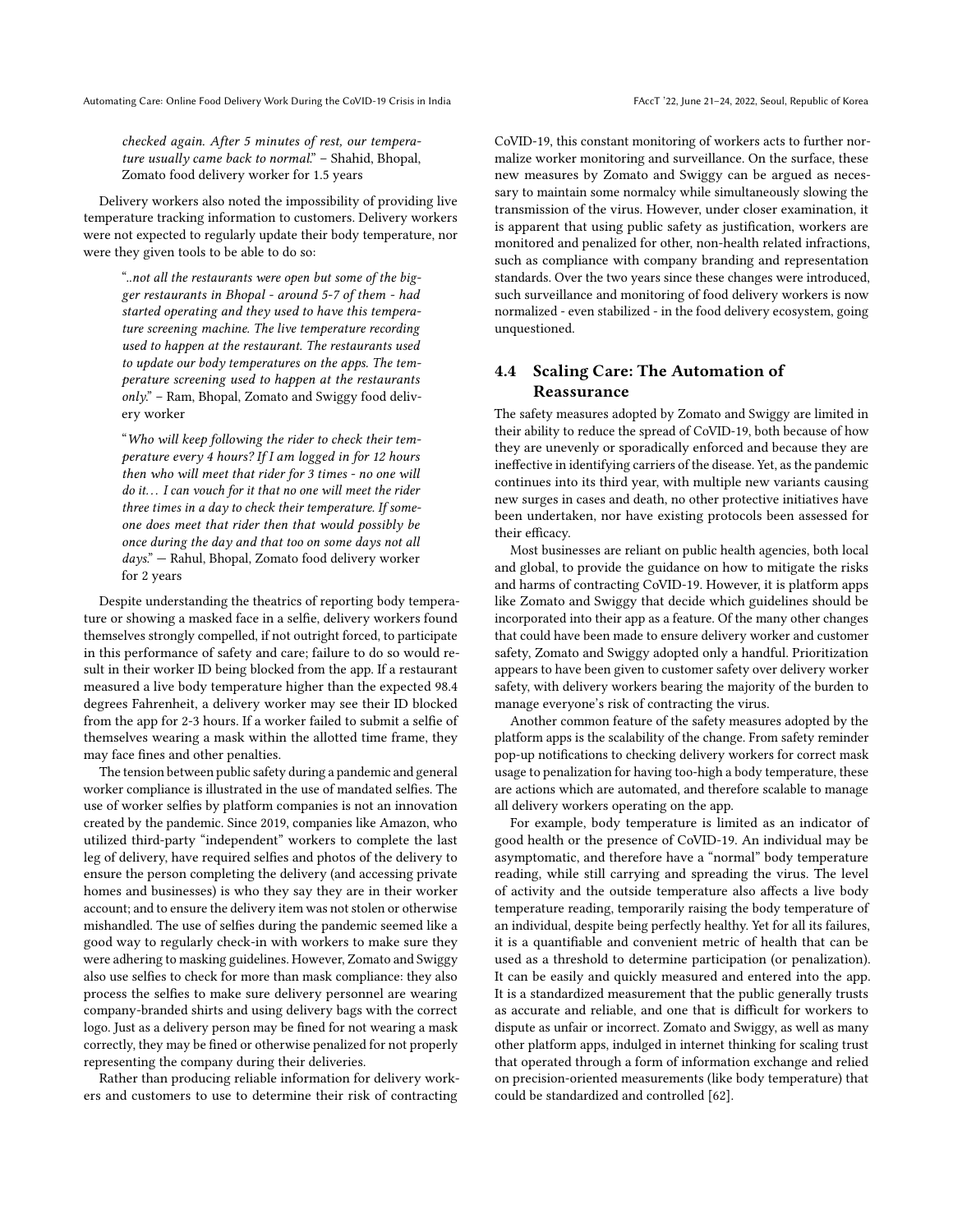The enforcement of mask wearing (and appropriate company branding) through selfies is made possible through the application of machine learning technology (specifically innovations in computer vision). If each individual selfie had to be checked by another person, its adoption across the platforms would have been highly unlikely. However, automated and real-time review of submitted photos permits the platform apps to enforce their mask-mandate more completely.

By appropriating the available scientific knowledge of the symptoms and transmission of CoVID-19, the two platforms developed digital fixes to codify and standardize the meaning and metrics of care by operationalizing safety in very specific ways. It used pop-up messages sent to individual workers and attempted to manage the public safety compliance of individual delivery workers through selfies. The digital fixes of the two platforms' care regime reduced the problem of collective health to single bodies. These care practices transformed into complex new mechanisms of control over already precarious food delivery workers.

### 5 DISCUSSION & CONCLUSION

In this paper, we analyzed the responses to CoVID-19 by India's predominant food delivery platforms, Zomato and Swiggy. We focused on changes to the app intended to mitigate customers' fears about the risk and harms of contracting CoVID-19. We highlighted the overreliance on visualizing tracking data that served as a proxy for transparent operations, and in turn, trust and safety. By centering workers' experiences and analyzing platforms' many public health-oriented practices, our analysis deconstructs this materiality of visibility and uncovers significant asymmetries in the practice of care between workers and customers.

If care is indeed a practice that is "aimed at maintaining, continuing, or repairing the world" [\[60,](#page-11-4) p.103], what are the ethics of care? How is it done or directed to be done and for whom? What does care hide or make visible? Asking these questions allows us to politicize the seemingly innocent measures adopted by these platforms to mitigate the risks and harms of CoVID-19. Instead of understanding care as a virtuous moral disposition, our analysis has followed the calls of feminist STS scholars to "unsettle" care and to attend to its non-innocent politics [\[40\]](#page-10-6). Attending to the messy politics of the performance of care demonstrated by Zomato and Swiggy, we are able to render visible the inherent classist and casteist violence that normalize constantly surveilling some bodies (and not others).

We show that rather than being genuine demonstrations of care that follow public health mandates to keep all involved parties safe from the threat of a highly communicable disease, platforms primarily focused their efforts on increasing surveillance of delivery workers and making this tracking visible on the app to increase a sense of safety and trust among customers. This performance of care primarily aims to generate "good" feelings of trust and safety among their customer base to keep the business afloat. We demonstrate how this performance of care focuses excessively on workers' health through increased surveillance and monitoring of their laboring bodies. For this, the platforms appropriate existing scientific knowledge about CoVID-19 and quantify and standardize workers' health into easily trackable and visualizable indicators to

be efficiently and quickly incorporated into the existing platform. While the customers are reassured of their safety, the food delivery workers remain excluded from receiving similar consideration for their health and well-being.

Additionally, the invocation of care justifies what Poster refers to as multi-surveillance, where digital systems shift who is capable of doing observation on whom [\[44\]](#page-10-42). Unlike traditional forms of surveillance, consumer-driven surveillance of workers operate at a very large scale (e.g., the number of consumers who are able to monitor workers) and can focus on minutiae (e.g., how someone passes along a bag of food or whether they smiled enough). Companies are able to frame this increased and expansive monitoring as an objective way of improving efficiency or customer experience. Workers can face material consequences, ranging from punitive fees to expulsion from the app, for deviating from not only company policies, but also for not strictly aligning with casteist, racist, and sexist norms [\[8,](#page-10-43) [64\]](#page-11-17). Driven by metrics like number of deliveries completed or ratings received for tasks, this constant "control by quantification" can have distinct and material impacts on the worker, such as heightened psychological and physical anxiety [\[20\]](#page-10-44).

Through their seemingly innocent practices of care that rely on excessive monitoring of workers, the two food delivery platforms reify discriminatory norms that already circulate in India's existing social relations. The platforms present these changes as evidence of their care, trustworthiness, and safety towards customers, yet food delivery workers continue to remain excluded from the platforms' performance of care. The extraordinary circumstances of the pandemic have normalized this inequality in the name of larger public health. In this age of AI and ML enabled care, the marginalized continue to remain excluded from the "public".

Ultimately, we reveal how the celebration of "good" feelings like safety and trust, when accessible differently across social strata, is not only a problematic asymmetrical distribution of actual care, but also the dangerous reanimation of structural inequality [\[1,](#page-10-45) [2\]](#page-10-46). Feelings of care and safety have the potential to make underlying discriminatory practice appear ambiguous and fuzzy - if they appear as problematic at all.

Through this critical unpacking of the performance of care by food delivery platforms in India, we aim to bring attention to the importance of critically interrogating the promises of technological systems. While the social computing and HCI community is sharply critiquing colonial injustice and masculinist narratives in the design and use of tech systems, they continue to gain new currency through the many promises of happiness, care, trust, and safety [\[37\]](#page-10-47). However, by asking critical questions about the who (who does the care work?), how (how is it directed to be done?), and whom (for whom is it done) of technological platforms' contemporary practices of care, we can interrogate what is revealed and what remains less noticeable by these practices [\[40\]](#page-10-6). We advocate for a critical understanding of what is assumed and what is ignored and the resultant human costs that go into the characterization of fairness, accountability, and transparency in social computing and HCI.

## 6 FUNDING DISCLOSURE

The authors declare no additional sources of funding.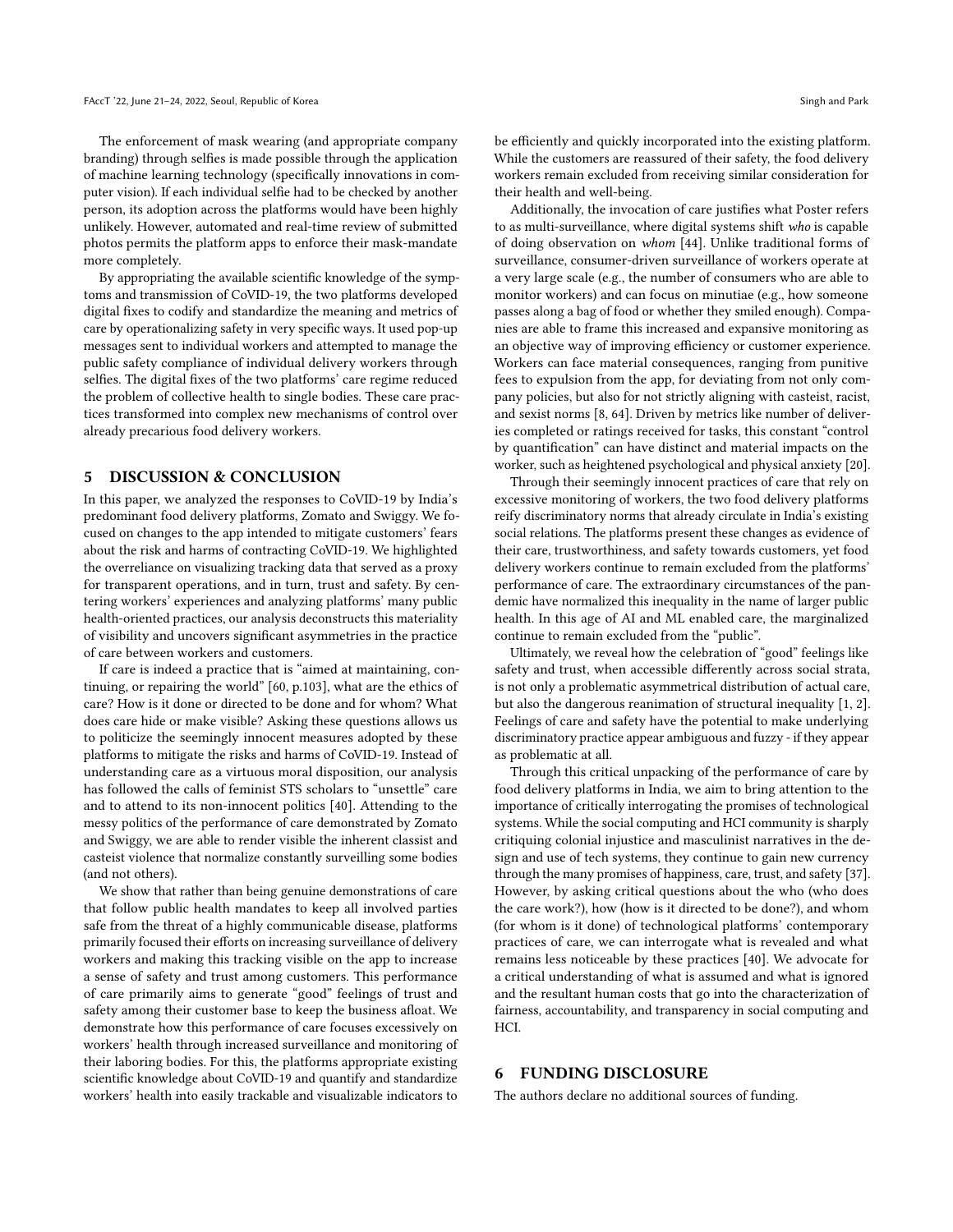## **REFERENCES**

- <span id="page-10-45"></span>[1] Sara Ahmed. 2004. Affective Economies. Social Text 22, 2 (2004), 117–139.
- <span id="page-10-46"></span>[2] Sara Ahmed. 2008. The politics of good feeling. ACRAWA e-journal 4, 1 (2008),  $2 - 18$
- <span id="page-10-19"></span>[3] David Arnold. 1993. Colonizing the Body: State Medicine and Epidemic Disease in Nineteenth-Century India. University of California Press, Berkeley.
- <span id="page-10-15"></span>[4] Adya Behera, Bharat Sharma, Nishtha Relan, Harshula, and Vedant Kaul. 2019. Understanding Food Delivery Platform: Delivery Persons Perspective. Ph.D. Dissertation. School of Public Policy and Governance, Tata Institute of Social Science Hyderabad, Hyderabad, India.
- <span id="page-10-21"></span>[5] Ruha Benjamin. 2019. Race After Technology: Abolitionist Tools for the New Jim Code. Polity, Medford, MA.
- <span id="page-10-23"></span>[6] Cynthia L. Bennett and Daniela K. Rosner. 2019. The Promise of Empathy: Design, Disability, and Knowing the "Other". In CHI '19: Proceedings of the 2019 CHI Conference on Human Factors in Computing Systems. ACM SIGCHI, Glasgow, UK.<https://dl.acm.org/doi/10.1145/3290605.3300528>
- <span id="page-10-17"></span>[7] Mansi Bhalerao. 2021. The 'Digesting' Discrimination Within The Gig Economy. [https://feminisminindia.com/2021/10/06/the-digesting-discrimination](https://feminisminindia.com/2021/10/06/the-digesting-discrimination-within-the-gig-economy/)[within-the-gig-economy/](https://feminisminindia.com/2021/10/06/the-digesting-discrimination-within-the-gig-economy/)
- <span id="page-10-43"></span>[8] Simone Browne. 2015. Dark Matters: On the Surveillance of Blackness. Duke University Press, Durham.
- <span id="page-10-29"></span>[9] Antony Bryant and Kathy Charmaz. 2008. The Sage handbook of grounded theory. Sage publ, Los Angeles (Calif.).
- <span id="page-10-28"></span>[10] ET Bureau. 2021. Swiggy to expand new membership programme to 500 cities. The Economic Times (Nov. 2021). [https://economictimes.indiatimes.com/](https://economictimes.indiatimes.com/tech/startups/swiggy-looks-to-expand-new-membership-programme-to-500-cities/articleshow/87845896.cms?from=mdr) [tech/startups/swiggy-looks-to-expand-new-membership-programme-to-500](https://economictimes.indiatimes.com/tech/startups/swiggy-looks-to-expand-new-membership-programme-to-500-cities/articleshow/87845896.cms?from=mdr) [cities/articleshow/87845896.cms?from=mdr](https://economictimes.indiatimes.com/tech/startups/swiggy-looks-to-expand-new-membership-programme-to-500-cities/articleshow/87845896.cms?from=mdr)
- <span id="page-10-34"></span>[11] Karen Byrd, EunSol Her, Alei Fan, Barbara Almanza, Yiran Liu, and Stephen Leitch. 2021. Restaurants and COVID-19: What are consumers' risk perceptions about restaurant food and its packaging during the pandemic? International Journal of Hospitality Management 94 (April 2021), 102821. [https://doi.org/10.](https://doi.org/10.1016/j.ijhm.2020.102821) [1016/j.ijhm.2020.102821](https://doi.org/10.1016/j.ijhm.2020.102821)
- <span id="page-10-26"></span>[12] Rohit Chadda. 2021. Swiggy vs Zomato: Battle of India's Biggest food aggregator. [https://www.dnaindia.com/analysis/report-swiggy-vs-zomato-battle-of](https://www.dnaindia.com/analysis/report-swiggy-vs-zomato-battle-of-india-s-biggest-food-aggregator-2820924)[india-s-biggest-food-aggregator-2820924](https://www.dnaindia.com/analysis/report-swiggy-vs-zomato-battle-of-india-s-biggest-food-aggregator-2820924)
- <span id="page-10-33"></span>[13] Ankita Chakravarti. 2020. Covid19 lockdown: Online delivery of food items is essential service but don't rely on it for your dinner. India Today (March 2020). [https://www.indiatoday.in/technology/news/story/covid19-lockdown](https://www.indiatoday.in/technology/news/story/covid19-lockdown-online-delivery-of-food-items-is-essential-service-but-don-t-rely-on-it-for-your-dinner-1659490-2020-03-25)[online-delivery-of-food-items-is-essential-service-but-don-t-rely-on-it-for](https://www.indiatoday.in/technology/news/story/covid19-lockdown-online-delivery-of-food-items-is-essential-service-but-don-t-rely-on-it-for-your-dinner-1659490-2020-03-25)[your-dinner-1659490-2020-03-25](https://www.indiatoday.in/technology/news/story/covid19-lockdown-online-delivery-of-food-items-is-essential-service-but-don-t-rely-on-it-for-your-dinner-1659490-2020-03-25)
- <span id="page-10-39"></span>[14] Madhav Chanchani. 2020. Food delivery companies share staff's The Times of India (April 2020). [//timesofindia.indiatimes.com/business/india-business/food-delivery-cos](https://timesofindia.indiatimes.com/business/india-business/food-delivery-cos-share-staffs-temp-readings/articleshow/75075207.cms)[share-staffs-temp-readings/articleshow/75075207.cms](https://timesofindia.indiatimes.com/business/india-business/food-delivery-cos-share-staffs-temp-readings/articleshow/75075207.cms)
- <span id="page-10-40"></span>[15] Alia Chughtai and Mohammed Haddad. 2021. India's second COVID wave in maps and charts. Al Jazeera (April 2021). [https://www.aljazeera.com/news/2021/](https://www.aljazeera.com/news/2021/4/27/indias-second-covid-wave-in-maps-and-charts) [4/27/indias-second-covid-wave-in-maps-and-charts](https://www.aljazeera.com/news/2021/4/27/indias-second-covid-wave-in-maps-and-charts)
- <span id="page-10-20"></span>[16] Lorraine Daston. 1992. Objectivity and the Escape from Perspective. Social Studies of Science 22, 4 (Nov. 1992), 597–618.<https://doi.org/10.1177/030631292022004002>
- <span id="page-10-0"></span>[17] Tripti Dhar. 2020. Aarogya Setu - Carrying Your Privacy in Your Hands? (2020). <https://ssrn.com/abstract=3614506>
- <span id="page-10-38"></span>[18] Pranav Dixit. 2020. Thousands Of Gig Workers Can't Make A Living Unless They Install A Controversial Contact Tracing App First. BuzzFeed News (June 2020). [https://www.buzzfeednews.com/article/pranavdixit/coronavirus-india](https://www.buzzfeednews.com/article/pranavdixit/coronavirus-india-forced-install-contact-tracing)[forced-install-contact-tracing](https://www.buzzfeednews.com/article/pranavdixit/coronavirus-india-forced-install-contact-tracing)
- <span id="page-10-4"></span>[19] Mignon Duffy. 2005. Reproducing Labor Inequalities: Challenges for Feminists Conceptualizing Care at the Intersections of Gender, Race, and Class. Gender  $\&$ Society 19, 1 (Feb. 2005), 66–82.<https://doi.org/10.1177/0891243204269499>
- <span id="page-10-44"></span>[20] Frantz Fanon. 1960. The meeting between society and psychiatry: Frantz Fanon's Couse on Social Psychopathology at The Institut des Hautes Études in Tunis. Notes taken by Lilia Ben Salem, Tunis, 1959-1960. In Alienation and Freedom, Jean Khalfa and Robert J.C. Young (Eds.). Bloomsbury Academic, London, UK, 511–530.
- <span id="page-10-2"></span>[21] Michael Fine. 2005. Individualization, risk and the body: Sociology and care. Journal of Sociology 41, 3 (Sept. 2005), 247–266. [https://doi.org/10.1177/](https://doi.org/10.1177/1440783305057077) [1440783305057077](https://doi.org/10.1177/1440783305057077)
- <span id="page-10-31"></span>[22] Jeffrey Gettleman and Kai Schultz. 2020. Modi Orders 3-Week Total Lockdown for All 1.3 Billion Indians. The New York Times (March 2020). [https://www.](https://www.nytimes.com/2020/03/24/world/asia/india-coronavirus-lockdown.html) [nytimes.com/2020/03/24/world/asia/india-coronavirus-lockdown.html](https://www.nytimes.com/2020/03/24/world/asia/india-coronavirus-lockdown.html)
- <span id="page-10-11"></span>[23] Bishnupriya Ghosh. 2020. The Costs of Living: Reflections on Global Health Crises. In AIDS and the Distribution of Crises, Jih-Fei Cheng, Alexandra Juhasz, and Nishant Shahani (Eds.). Duke University Press, 60–75. [https://doi.org/10.](https://doi.org/10.1515/9781478009269-006) [1515/9781478009269-006](https://doi.org/10.1515/9781478009269-006)
- <span id="page-10-30"></span>[24] Deepinder [@deepigoyal] Goyal. 2020. Here is what we are doing as precautionary measures to address COVID-19. [https://twitter.com/deepigoyal/status/](https://twitter.com/deepigoyal/status/1238381311175225346?s=20) [1238381311175225346?s=20](https://twitter.com/deepigoyal/status/1238381311175225346?s=20)
- <span id="page-10-41"></span>[25] Deepinder [@deepigoyal] Goyal. 2021. Last week, we started vaccinating our delivery partners in NCR. https://twitter.com/deepigoyal/status/ ing our delivery partners in NCR. [1395677600723267587](https://twitter.com/deepigoyal/status/1395677600723267587)
- <span id="page-10-3"></span>[26] Hilary Graham. 1983. Caring: a labour of love. In A Labour of Love: Women, Work and Caring, Janet Finch and Dulcie Groves (Eds.). Routledge and Kegal Paul, London, UK.
- <span id="page-10-32"></span>[27] Kairvy Grewal. 2020. Coronavirus inspires zero contact, only delivery from Swiggy, Zomato, Domino's, McDonald's. 2020). [https://theprint.in/india/coronavirus-inspires-zero-contact-only](https://theprint.in/india/coronavirus-inspires-zero-contact-only-delivery-from-swiggy-zomato-dominos-mcdonalds/382704/)[delivery-from-swiggy-zomato-dominos-mcdonalds/382704/](https://theprint.in/india/coronavirus-inspires-zero-contact-only-delivery-from-swiggy-zomato-dominos-mcdonalds/382704/)
- <span id="page-10-13"></span>[28] Shruti Gupta. 2020. Gendered Gigs: Understanding the gig economy in New Delhi from a gendered perspective. In Proceedings of the 2020 International Conference on Information and Communication Technologies and Development. ACM, Guayaquil Ecuador, 1–10.<https://doi.org/10.1145/3392561.3394635>
- <span id="page-10-22"></span>[29] Ricarda Hammer and Tina M. Park. 2021. The Ghost in the Algorithm: Racial Colonial Capitalism and the Digital Age. Global Historial Sociology of Race and Racism 38 (2021).
- <span id="page-10-24"></span>[30] Alex Hanna and Tina M. Park. 2020. Against Scale: Provocations and Resistances to Scale Thinking. In arXIv Preprint.<https://arxiv.org/pdf/2010.08850.pdf>
- <span id="page-10-5"></span>[31] Virginia Held. 1993. Feminist Morality: Transforming Culture, Society, and Politics. The University of Chicago Press, Chicago, IL.
- <span id="page-10-7"></span>[32] Hi'ilei Julia Kawehipuaakahaopulani Hobart and Tamara Kneese. 2020. Radical Care: Survival Strategies for Uncertain Times. Social Text 142 38, 1 (2020), 1–16.
- <span id="page-10-25"></span>[33] Lilly Irani. 2019. Chasing Innovation: Making Entrepreneurial Citizens in Modern India. Princeton Studies in Culture and Technology, Vol. 22. Princeton University Press, Princeton, NJ.
- <span id="page-10-1"></span>[34] Kishore Thomas John. 2021. Digital disruption: the hyperlocal delivery and cloud kitchen driven future of food services in post-COVID India. International Hospitality Review ahead-of-print, ahead-of-print (Aug. 2021). [https://doi.org/](https://doi.org/10.1108/IHR-06-2021-0045) [10.1108/IHR-06-2021-0045](https://doi.org/10.1108/IHR-06-2021-0045)
- <span id="page-10-10"></span>[35] Victoria Lawson. 2007. Geographies of Care and Responsibility. Annals of the Association of American Geographers 97, 1 (March 2007), 1–11. [https://doi.org/](https://doi.org/10.1111/j.1467-8306.2007.00520.x) [10.1111/j.1467-8306.2007.00520.x](https://doi.org/10.1111/j.1467-8306.2007.00520.x)
- <span id="page-10-36"></span>[36] Shannon Liao. 2019. Amazon is now making its delivery drivers take selfies. The Verge (April 2019). [https://www.theverge.com/2019/4/19/18507789/amazon](https://www.theverge.com/2019/4/19/18507789/amazon-delivery-drivers-selfies-facial-recognition-fraud-protection-flex-app)[delivery-drivers-selfies-facial-recognition-fraud-protection-flex-app](https://www.theverge.com/2019/4/19/18507789/amazon-delivery-drivers-selfies-facial-recognition-fraud-protection-flex-app)
- <span id="page-10-47"></span>[37] Silvia M. Lindtner. 2020. Prototype Nation: China and the Contested Promise of Innovation. Princeton University Press.
- <span id="page-10-8"></span>[38] Aryn Martin, Natasha Myers, and Ana Viseu. 2015. The politics of care in technoscience. Social Studies of Science 45, 5 (2015), 625–641. ISBN: 0306-3127 Publisher: SAGE Publications Sage UK: London, England.
- <span id="page-10-35"></span>[39] Ritwik Moghe. 2020. Facing up to a Pandemic  $- A$  look at Swiggy's efforts to counter the COVID-19 threat. https://bvtes.swiggy.com/facing-uphttps://bytes.swiggy.com/facing-up[to-a-pandemic-a-look-at-swiggys-efforts-to-counter-the-covid-19-threat-](https://bytes.swiggy.com/facing-up-to-a-pandemic-a-look-at-swiggys-efforts-to-counter-the-covid-19-threat-7b9ec0bd7e5f)[7b9ec0bd7e5f](https://bytes.swiggy.com/facing-up-to-a-pandemic-a-look-at-swiggys-efforts-to-counter-the-covid-19-threat-7b9ec0bd7e5f)
- <span id="page-10-6"></span>[40] Michelle Murphy. 2015. Unsettling Care: Troubling transnational itineraries of care in feminist health practices. Social Studies of Science 45, 5 (2015), 717–737.
- <span id="page-10-37"></span>[41] Serish Nanisetti. 2020. Poor wages, punishing hours, and lack of labour rights make food delivery a thankless gig. The Hindu (Aug. 2020). [https://www.thehindu.com/society/poor-wages-punishing-hours-and-lack-of](https://www.thehindu.com/society/poor-wages-punishing-hours-and-lack-of-labour-rights-make-food-delivery-a-thankless-gig/article36012013.ece)[labour-rights-make-food-delivery-a-thankless-gig/article36012013.ece](https://www.thehindu.com/society/poor-wages-punishing-hours-and-lack-of-labour-rights-make-food-delivery-a-thankless-gig/article36012013.ece)
- <span id="page-10-12"></span>[42] Nicole Nguyen. 2021. Carceral Care Work: Strengthening Policing Through the Provision of Social Services. (2021), 18.
- <span id="page-10-18"></span>[43] Sanjay Nigam. 1990. Disciplining and policing the "criminals by birth" Part 1: The making of a colonial stereotype - The criminal tribes and castes of North India. The Indian Economic & Social History Review 27, 2 (1990), 131–164. ISBN: 0019-4646 Publisher: Sage Publications Sage CA: Thousand Oaks, CA.
- <span id="page-10-42"></span>[44] Winifred R. Poster. 2019. Racialized Surveillance in the Digital Service Economy. In Captivating technology: race, carceral technoscience, and liberatory imagination in everyday life, Ruha Benjamin (Ed.). Duke University Press, Durham, NC, 133– 169.
- <span id="page-10-14"></span>[45] Shantanu Prabhat, Sneha Nanavati, and Nimmi Rangaswamy. 2019. India's "Uberwallah": profiling Uber drivers in the gig economy. In Proceedings of the Tenth International Conference on Information and Communication Technologies and Development. ACM, Ahmedabad India, 1–5. [https://doi.org/10.1145/3287098.](https://doi.org/10.1145/3287098.3287139) [3287139](https://doi.org/10.1145/3287098.3287139)<br>[46] PTI. 2019.
- <span id="page-10-27"></span>Zomato expects small cities, towns to contribute 50% of monthly order volume by March 2020. The Economic Times (Oct. 2019). [https://economictimes.indiatimes.com/small-biz/startups/newsbuzz/zomato](https://economictimes.indiatimes.com/small-biz/startups/newsbuzz/zomato-expects-small-cities-towns-to-contribute-50-of-monthly-order-volume-by-march-2020/articleshow/71705708.cms)[expects-small-cities-towns-to-contribute-50-of-monthly-order-volume-by](https://economictimes.indiatimes.com/small-biz/startups/newsbuzz/zomato-expects-small-cities-towns-to-contribute-50-of-monthly-order-volume-by-march-2020/articleshow/71705708.cms)[march-2020/articleshow/71705708.cms](https://economictimes.indiatimes.com/small-biz/startups/newsbuzz/zomato-expects-small-cities-towns-to-contribute-50-of-monthly-order-volume-by-march-2020/articleshow/71705708.cms)
- <span id="page-10-9"></span>[47] Maria Puig de La Bellacasa. 2011. Matters of care in technoscience: Assembling neglected things. Social studies of science 41, 1 (2011), 85–106. ISBN: 0306-3127 Publisher: Sage Publications Sage UK: London, England.
- <span id="page-10-16"></span>[48] Aayush Rathi and Ambika Tandon. 2021. Platforms, Power, & Politics: Perspectives from Domestic & Care Work in India. Technical Report. The Centre for Internet and Society, Bangalore, INDIA.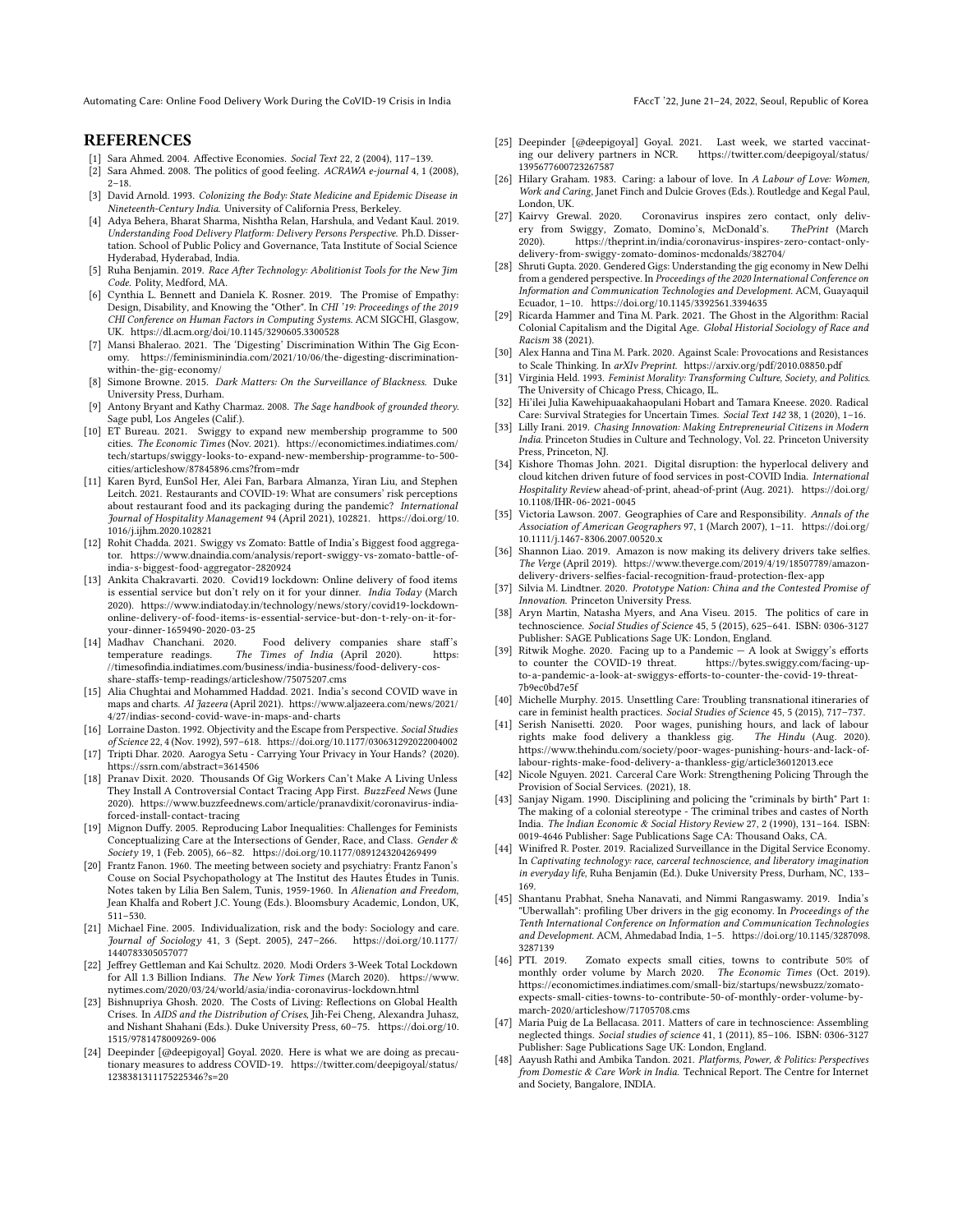- <span id="page-11-0"></span>[49] Upasana Sharma. 2020. Understanding Aarogya Setu: navigating privacy during a pandemic proves to be tricky. LSE COVID-19 Blog (July 2020). Publisher: London School of Economics and Political Science.
- <span id="page-11-11"></span>[50] Aditi Shrivastava. 2020. Zomato, Swiggy see 70% drop in orders amid lockdown. The Economic Times (April 2020). [indiatimes.com/internet/zomato-swiggy-see-70-drop-in-orders-amid](https://economictimes.indiatimes.com/internet/zomato-swiggy-see-70-drop-in-orders-amid-lockdown/articleshow/74969842.cms)[lockdown/articleshow/74969842.cms](https://economictimes.indiatimes.com/internet/zomato-swiggy-see-70-drop-in-orders-amid-lockdown/articleshow/74969842.cms)
- <span id="page-11-12"></span>[51] Anubha Singh, Patricia Garcia, and Silvia Lindtner. forthcoming. Old Logics, New Technologies: Producing a Managed Workforce on On-Demand Service Platforms. (forthcoming).
- <span id="page-11-8"></span>[52] Kumar Suresh Singh. 1994. People of India.<https://ansi.gov.in/people-of-india/>
- <span id="page-11-1"></span>[53] Manish Singh. 2020. India's Swiggy raises \$43M to expand to new businesses. TechCrunch (April 2020). [https://techcrunch.com/2020/04/06/indias-swiggy](https://techcrunch.com/2020/04/06/indias-swiggy-raises-43m-to-expand-to-new-businesses/)[raises-43m-to-expand-to-new-businesses/](https://techcrunch.com/2020/04/06/indias-swiggy-raises-43m-to-expand-to-new-businesses/)
- <span id="page-11-13"></span>[54] Pavirthra Solai. 2021. Real-time Mask and Gear Compliance Check for Swiggy Delivery Partners. [https://bytes.swiggy.com/real-time-mask-and-gear-compliance](https://bytes.swiggy.com/real-time-mask-and-gear-compliance-check-for-swiggy-delivery-partners-adf804b7b902)[check-for-swiggy-delivery-partners-adf804b7b902](https://bytes.swiggy.com/real-time-mask-and-gear-compliance-check-for-swiggy-delivery-partners-adf804b7b902)
- <span id="page-11-7"></span>[55] Sushimita Som. 2020. Moving Beyond Bare Minimum: Will India Inc's Gig Economy Confront Gender and Social Discrimination? [//lawschoolpolicyreview.com/2020/08/15/moving-beyond-bare-minimum-will](https://lawschoolpolicyreview.com/2020/08/15/moving-beyond-bare-minimum-will-india-incs-gig-economy-confront-gender-and-social-discrimination/)[india-incs-gig-economy-confront-gender-and-social-discrimination/](https://lawschoolpolicyreview.com/2020/08/15/moving-beyond-bare-minimum-will-india-incs-gig-economy-confront-gender-and-social-discrimination/)
- <span id="page-11-2"></span>[56] Tulasi Srinivas. 2021. "Swiggy it!": Food Delivery, Gastro Geographies, and the Shifting Meaning of the Local in Pandemic India. Gastronomica: The Journal for Food Studies 21, 4 (2021), 17–30.
- <span id="page-11-10"></span>[57] Swiggy. 2020. Introducing No-contact Deliveries. [https://blog.swiggy.com/2020/](https://blog.swiggy.com/2020/03/19/introducing-no-contact-deliveries/) [03/19/introducing-no-contact-deliveries/](https://blog.swiggy.com/2020/03/19/introducing-no-contact-deliveries/)
- <span id="page-11-15"></span>[58] Swiggy. 2021. Swiggy Delivery Partner Vaccination Progress Report – July 2021. [https://blog.swiggy.com/2021/07/15/swiggy-delivery-partner-vaccination](https://blog.swiggy.com/2021/07/15/swiggy-delivery-partner-vaccination-report-july-2021/)[report-july-2021/](https://blog.swiggy.com/2021/07/15/swiggy-delivery-partner-vaccination-report-july-2021/)
- <span id="page-11-14"></span>[59] Swiggy (swiggy in). 2021. VACCINATED! [https://twitter.com/swiggy\\_in/status/](https://twitter.com/swiggy_in/status/1395334183669534720?lang=en) [1395334183669534720?lang=en](https://twitter.com/swiggy_in/status/1395334183669534720?lang=en)
- <span id="page-11-4"></span>[60] Joan C. Tronto. 1993. Moral Boundaries: A Political Argument for an Ethic of Care . Routledge, New York, NY.
- <span id="page-11-5"></span>[61] Joan C Tronto. 2013. Caring Democracy: Markets, Equality, and Justice. New York University Press, New York, NY.
- <span id="page-11-16"></span>[62] Anna Lowenhaupt Tsing. 2012. On NonscalabilityThe Living World Is Not Amenable to Precision-Nested Scales. Common knowledge 18, 3 (2012), 505-524. ISBN: 0961-754X Publisher: Duke University Press.
- <span id="page-11-9"></span>[63] Palashi Vaghela, Ramaravind K Mothilal, and Joyojeet Pal. 2021. Birds of a Caste-How Caste Hierarchies Manifest in Retweet Behavior of Indian Politicians. Proceedings of the ACM on Human-Computer Interaction 4, CSCW3 (2021), 1–24. ISBN: 2573-0142 Publisher: ACM New York, NY, USA.
- <span id="page-11-17"></span>[64] Madison Van Oort. 2019. Employing the Carceral Imaginary: An Ethnography of Worker Surveillance in the Retail Industry. In Captivating technology: race, carceral technoscience, and liberatory imagination in everyday life, Ruha Benjamin (Ed.). Duke University Press, Durham, NC, 209–226.
- <span id="page-11-6"></span>[65] Trina Vithayathil. 2018. Counting Caste: Censuses, Politics, and Castelessness in India. Politics & Society 46, 4 (Dec. 2018), 455–484. [https://doi.org/10.1177/](https://doi.org/10.1177/0032329218776940) [0032329218776940](https://doi.org/10.1177/0032329218776940)
- <span id="page-11-3"></span>[66] Deva Woodly, Rachel H. Brown, Mara Marin, Shatema Threadcraft, Christopher Paul Harris, Jasmine Syedullah, and Miriam Ticktin. 2021. The politics of care. Contemporary Political Theory 20, 4 (Dec. 2021), 890–925. [https:](https://doi.org/10.1057/s41296-021-00515-8) [//doi.org/10.1057/s41296-021-00515-8](https://doi.org/10.1057/s41296-021-00515-8)